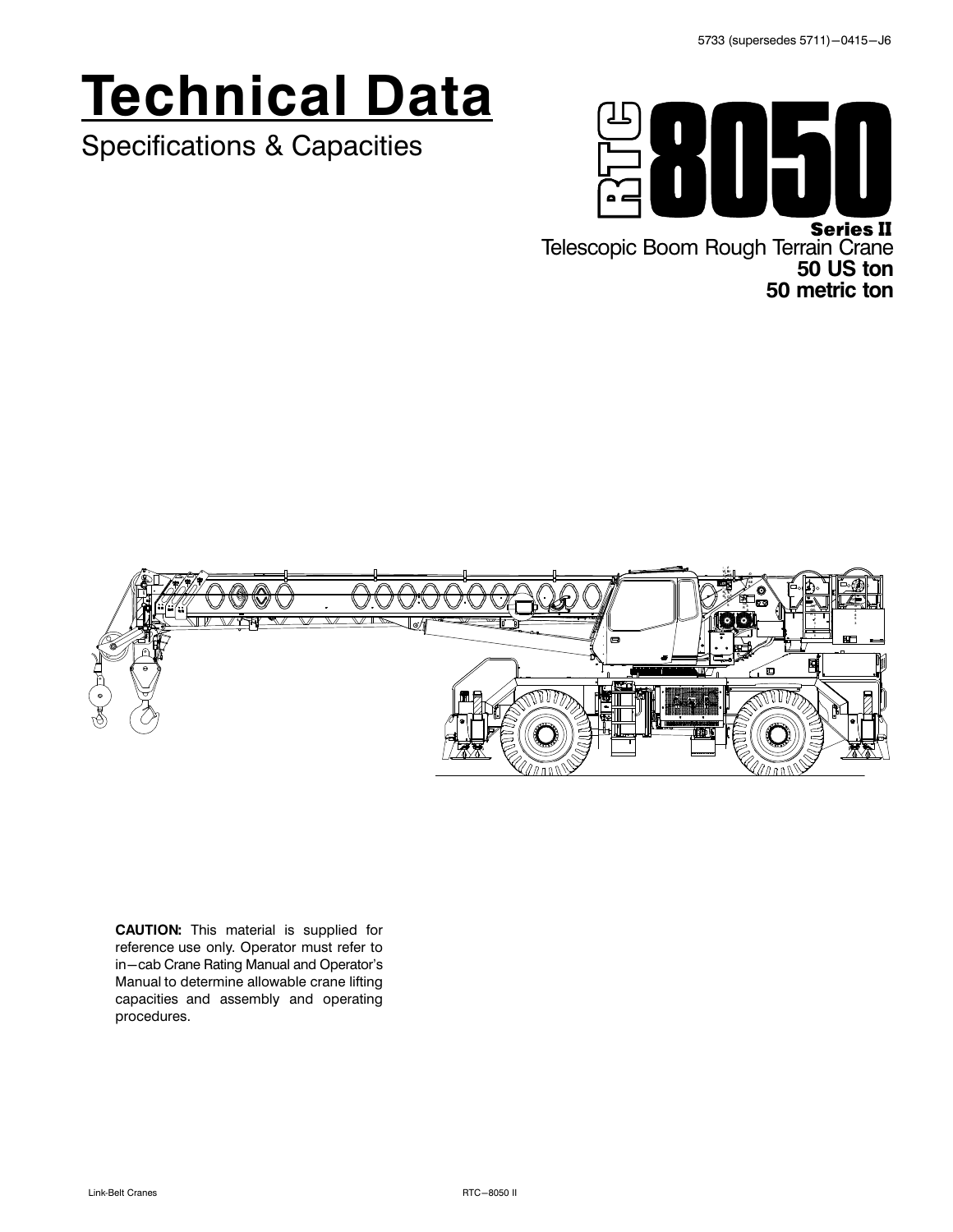5733 (supersedes 5711)-0415-J6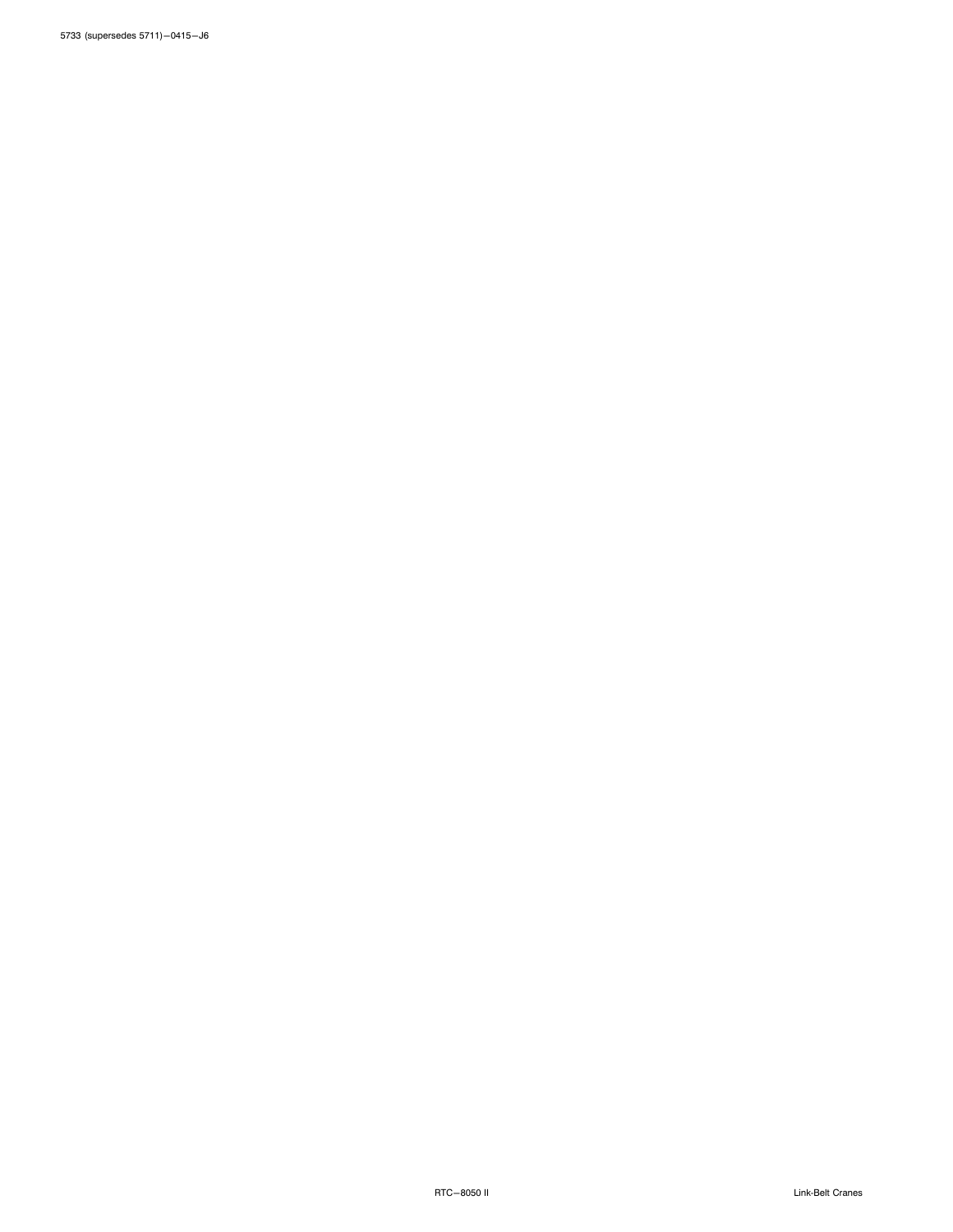# **Table Of Contents**

| 1<br>1<br>1<br>1<br>1<br>1<br>1<br>1<br>3<br>3<br>3<br>3<br>3<br>3<br>3<br>4<br>4<br>4<br>4<br>4<br>4<br>4<br>4<br>4<br>4<br>5<br>5<br>5<br>5<br>6<br>7<br>8<br>a<br>10<br>11<br>11<br>On Tires - Stationary - Boom Centered Over Front Between Tire Tracks<br>12<br>12<br>12<br>13<br>13<br>13 | 1  |
|-------------------------------------------------------------------------------------------------------------------------------------------------------------------------------------------------------------------------------------------------------------------------------------------------|----|
|                                                                                                                                                                                                                                                                                                 |    |
|                                                                                                                                                                                                                                                                                                 |    |
|                                                                                                                                                                                                                                                                                                 |    |
|                                                                                                                                                                                                                                                                                                 |    |
|                                                                                                                                                                                                                                                                                                 |    |
|                                                                                                                                                                                                                                                                                                 |    |
|                                                                                                                                                                                                                                                                                                 |    |
|                                                                                                                                                                                                                                                                                                 |    |
|                                                                                                                                                                                                                                                                                                 |    |
|                                                                                                                                                                                                                                                                                                 |    |
|                                                                                                                                                                                                                                                                                                 |    |
|                                                                                                                                                                                                                                                                                                 |    |
|                                                                                                                                                                                                                                                                                                 |    |
|                                                                                                                                                                                                                                                                                                 |    |
|                                                                                                                                                                                                                                                                                                 |    |
|                                                                                                                                                                                                                                                                                                 |    |
|                                                                                                                                                                                                                                                                                                 |    |
|                                                                                                                                                                                                                                                                                                 |    |
|                                                                                                                                                                                                                                                                                                 |    |
|                                                                                                                                                                                                                                                                                                 |    |
|                                                                                                                                                                                                                                                                                                 |    |
|                                                                                                                                                                                                                                                                                                 |    |
|                                                                                                                                                                                                                                                                                                 |    |
|                                                                                                                                                                                                                                                                                                 |    |
|                                                                                                                                                                                                                                                                                                 |    |
|                                                                                                                                                                                                                                                                                                 |    |
|                                                                                                                                                                                                                                                                                                 |    |
|                                                                                                                                                                                                                                                                                                 |    |
|                                                                                                                                                                                                                                                                                                 |    |
|                                                                                                                                                                                                                                                                                                 |    |
|                                                                                                                                                                                                                                                                                                 |    |
|                                                                                                                                                                                                                                                                                                 |    |
|                                                                                                                                                                                                                                                                                                 |    |
|                                                                                                                                                                                                                                                                                                 |    |
|                                                                                                                                                                                                                                                                                                 |    |
|                                                                                                                                                                                                                                                                                                 |    |
|                                                                                                                                                                                                                                                                                                 |    |
|                                                                                                                                                                                                                                                                                                 |    |
|                                                                                                                                                                                                                                                                                                 |    |
|                                                                                                                                                                                                                                                                                                 |    |
|                                                                                                                                                                                                                                                                                                 |    |
|                                                                                                                                                                                                                                                                                                 |    |
|                                                                                                                                                                                                                                                                                                 | 13 |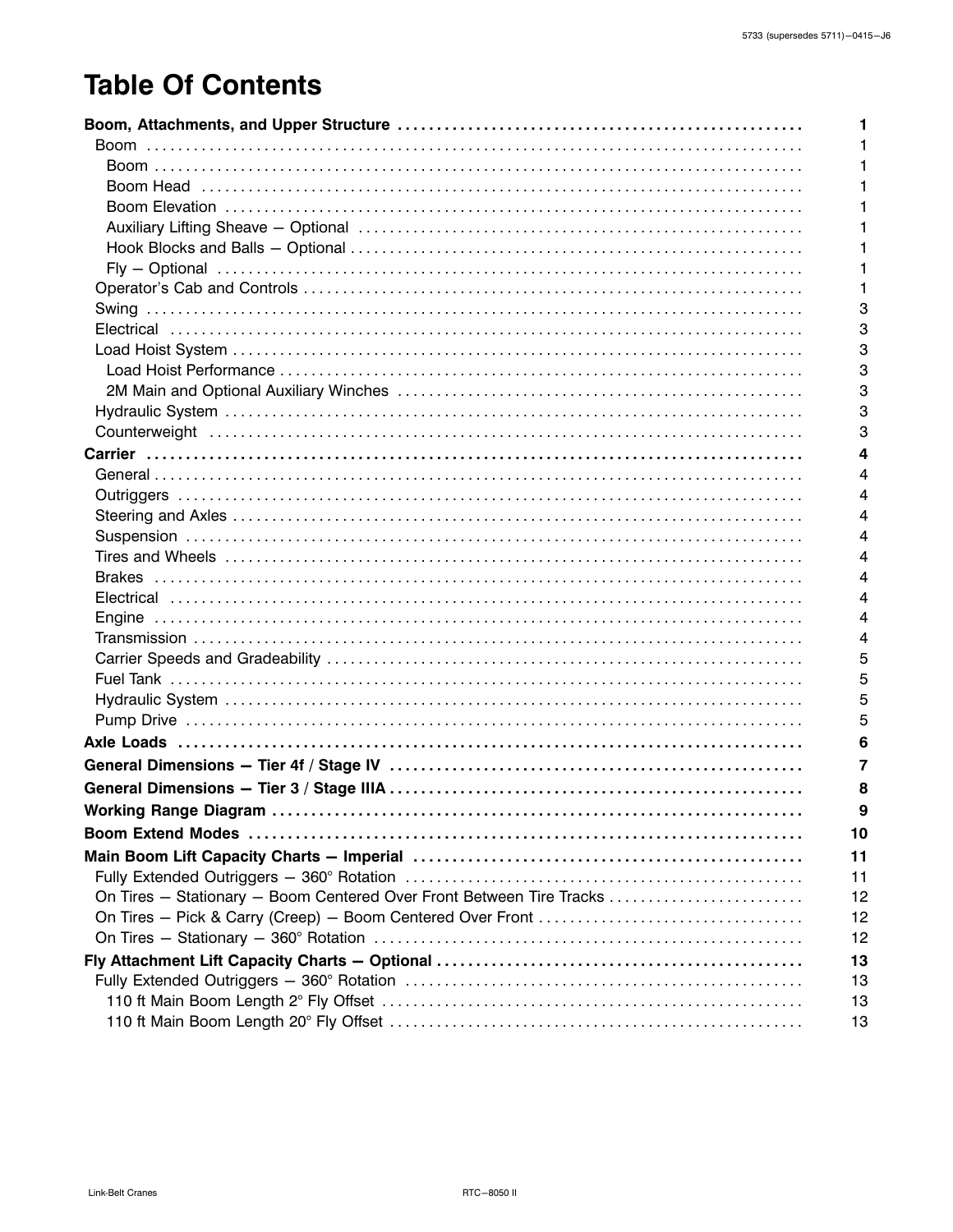|                                                               | 13 |
|---------------------------------------------------------------|----|
|                                                               | 14 |
|                                                               | 14 |
|                                                               | 15 |
|                                                               | 15 |
|                                                               | 16 |
| Fly Attachment Lift Capacity Charts - Optional - 75% (Metric) | 16 |
|                                                               | 16 |
|                                                               | 16 |
|                                                               | 16 |
|                                                               | 16 |
|                                                               | 17 |
|                                                               | 17 |
|                                                               | 18 |
|                                                               | 18 |
|                                                               | 19 |
|                                                               | 19 |
|                                                               | 19 |
|                                                               | 19 |
|                                                               | 19 |
|                                                               | 19 |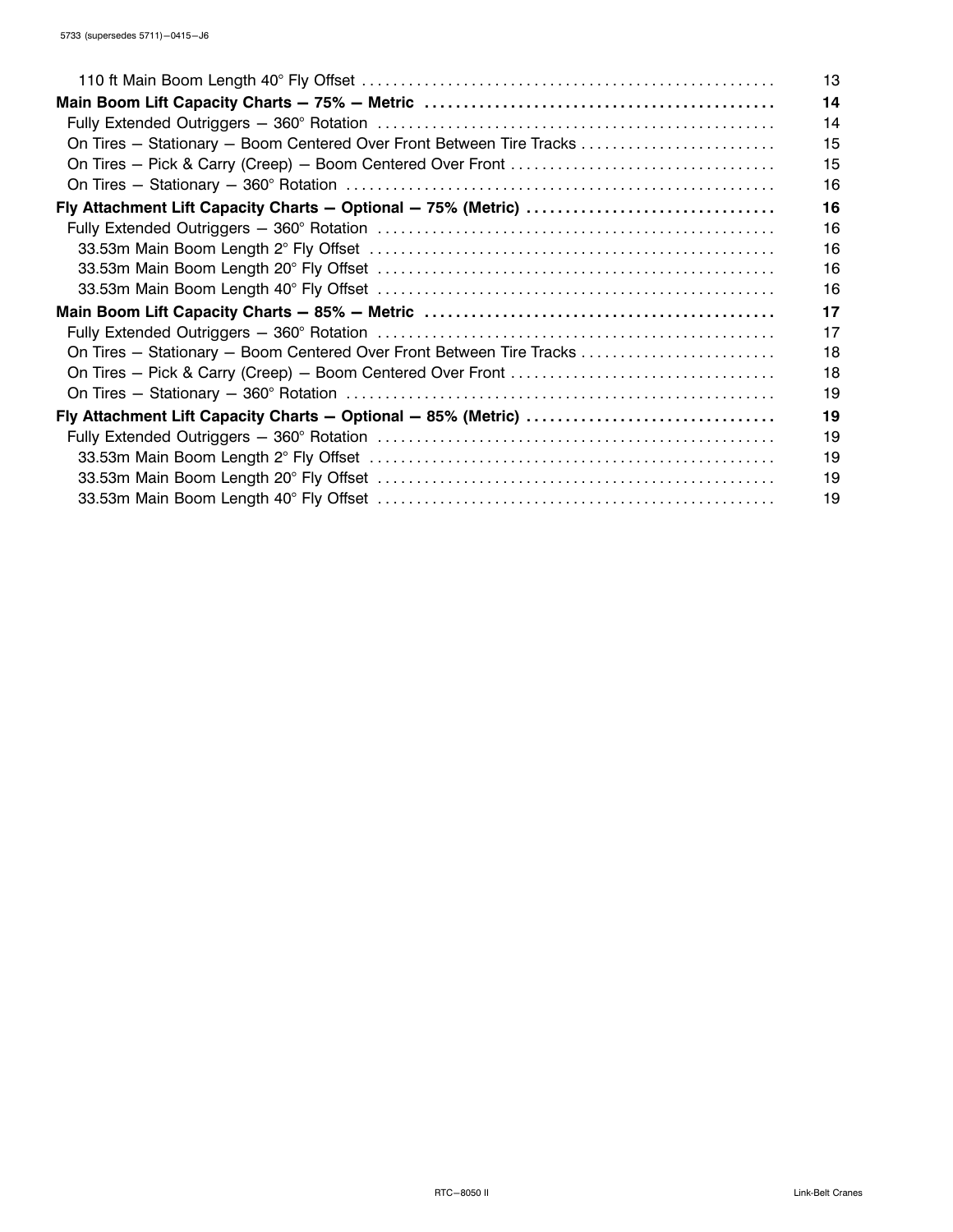# <span id="page-4-0"></span>**Boom, Attachments, and Upper Structure**

#### - **Boom**

**Design** - Four section, box type construction of high tensile steel consisting of one base section and three telescoping sections. The vertical side plates have diamond shaped steel impressions for superior strength to weight ration. The first telescoping section extends independently by means of one double-acting, single stage hydraulic cylinder with integrated holding valves. The second and third telescoping sections extend proportionally by means of one double-acting, single stage cylinder with integrated holding valves and cables.

#### **Boom**

- 35 ft 6 in-110 ft (*10.8-33.5m*) four section full power boom
- Two mode boom extension: *A-max* mode provides superior capacities by extending the first telescoping section to 60 ft 4 in (*18.4m*). Standard mode synchronizes all the telescoping sections proportionally to 110 ft (*33.5m*). Controlled from the operator's cab.
- Mechanical boom angle indicator
- Maximum tip height for *A-max* mode is 70 ft (*21.3m*) and standard mode is 118 ft 5 in (*36.1m*).

#### **Boom Head**

- Four 16.5 in (*41.9cm*) root diameter nylon sheaves to handle up to eight parts of line
- Easily removable wire rope guards
- Rope dead end lugs on each side of the boom head
- Boom head is designed for quick-reeve of the hook block

#### **Boom Elevation**

- One double acting hydraulic cylinder with integral holding valve
- Boom elevation: -3° to 78°

#### **Auxiliary Lifting Sheave - Optional**

- Single 16.5 in (*41.9m*) root diameter nylon sheave
- Easily removable wire rope guards
- Does not affect erection of the fly or use of the main head sheaves

#### **Hook Blocks and Balls - Optional**

- 40 ton (*36.3mt*) 4 sheave quick-reeve hook block with safety latch
- 60 ton (*54.4mt*) 4 sheave quick-reeve hook block with safety latch
- 8.5 ton (*7.7mt*) swivel and non-swivel hook balls with safety latch

#### **Fly - Optional**

- 28 ft 6 in  $(8.7m)$  one piece lattice fly, stowable, offsettable<br>to 2° 20° and 40° Maximum tip height is 146 ft to 2°, 20°, and 40°. Maximum tip height is 146 ft (*44.5m*).
- 28 ft 6 in-51 ft  $(8.7-15.5m)$  two piece bi-fold lattice fly,<br>stowable, offsettable to 2° 20° and 40°. Maximum tip stowable, offsettable to 2°, 20°, and 40°. Maximum tip height is 168 ft (*51.2m*).

### ■ Operator's Cab and Controls

**Environmental Cab** - Fully enclosed, one person cab of galvaneal steel structure with acoustical insulation. Equipped with:

- Tinted and tempered glass windows
- - Extra-large fixed front window with windshield wiper and washer
- -Swing up roof window with windshield wiper
- -Sliding left side door with large fixed window
- -Sliding rear and right side windows for ventilation
- $\bullet$  Six way adjustable, cushioned seat with seat belt and storage compartment
- Diesel fired warm-water heater with air ducts for front windshield defroster and cab floor
- Defroster fan for the front window
- Bubble level
- Circulating fan
- Adjustable sun visor
- Dome light
- Cup holder
- Fire extinguisher
- Left side viewing mirror
- Two position travel swing lock
- AM/FM Radio

Air Conditioning - Optional - Integral with cab heating system utilizing the same ventilation outlets

**Engine Dependent Heater - Optional** - Flameless, warm-water system that does not have a separate fuel tank

**Steering Column** - Pedestal type with tilt and telescope functions for operator comfort. Column includes the following controls and indicators:

Left and right levers include:

- Horn button
- Turn signal switch
- Driving light switch
- Transmission direction switch Panel mounted switches for:
- Travel park brake
- Steer mode selector
- 4 wheel drive
- Transmission gear selector
- Hazard flasher Panel mounted indicator/warning lights for:
- Transmission display
- Transmission temperature
- Engine oil pressure
- Service brake
- Turn signals
- Rear wheel offset
- Emergency steer optional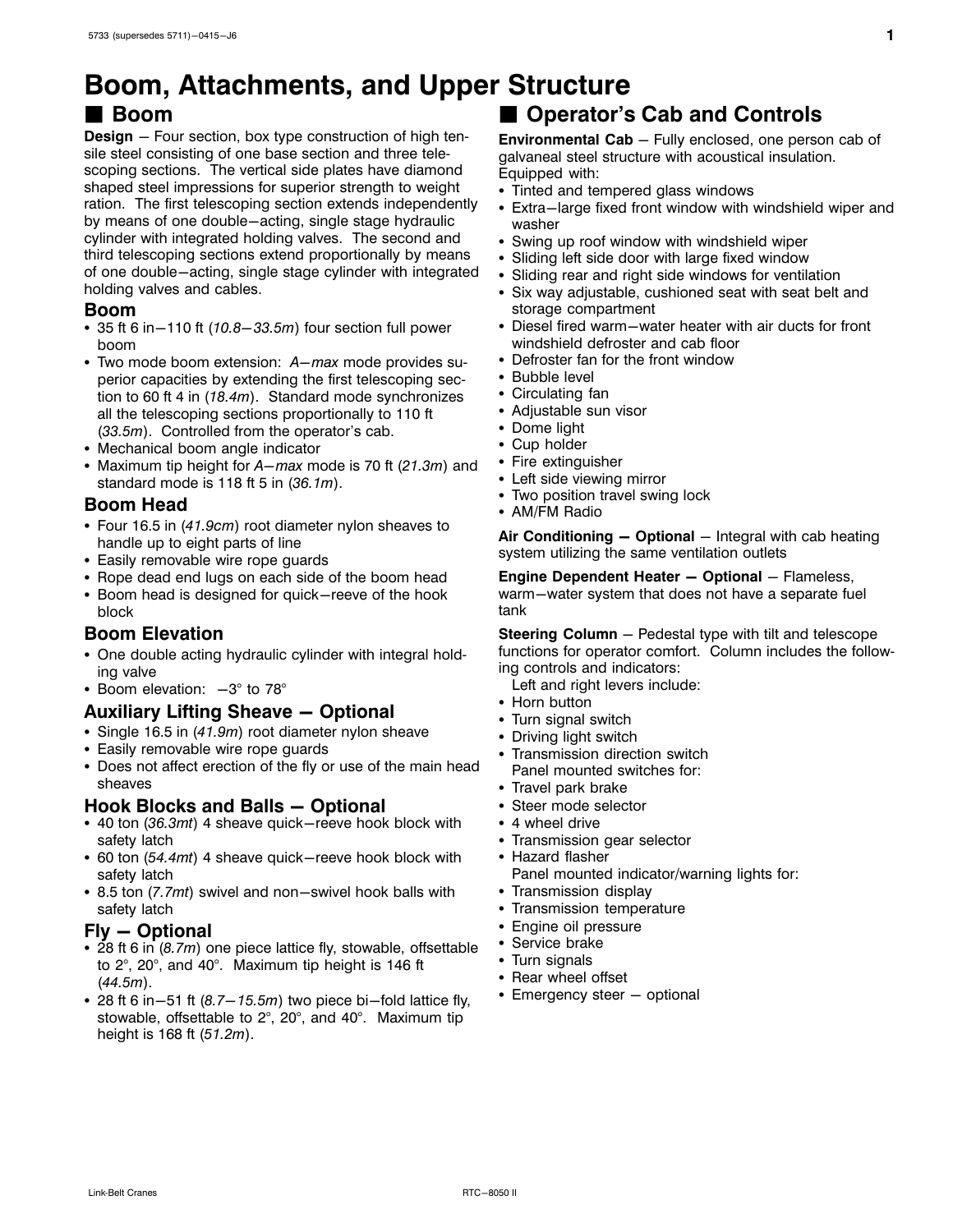**Armrest Controls** - Two dual axis hydraulic joystick controllers or optional single axis hydraulic controllers for:

- Swing
- Boom hoist
- -Main rear winch
- Auxiliary front winch optional
- Drum rotation indication
- -Drum rotation indicator activation switch
- Winch high/low speed and disable switch(es)
- Third wrap selector switch optional
- Telescopic override switches
- Warning horn button
- Swing park brake

**Outrigger Controls** - Hand held control box with umbilical cord gives the operator the freedom to view operation while setting the outriggers.

#### **Foot Controls**

- Boom telescope
- Swing brake
- Engine throttle

**Right Front Console - Controls and indicators for:** 

- Engine ignition •
- Engine throttle lock • 12 volt power connection
- Function disable •
- Front windshield wiper and washer
- Rotating beacon/Strobe • Cab floodlights light - optional • Third wrap indicator  $-$
- Warning horn •
- Heating controls **beam** optional
- Console dimmer switch • E-stop switch

**Cab Instrumentation** - Ergonomically positioned LCD display, CAN bus instrumentation for crane operation including:

- Tachometer •
- Swing park brake light • Engine water temperature • Engine speed
- Fuel level -
	- Engine oil pressure
- -• Hydraulic oil temperature • Battery voltage
- Stop engine • Fuel rate (gal/hr)
	- Engine load
- Check engine • Wait to start •
- Engine Diagnostics • Diesel exhaust fluid (DEF) level<sup>(1)</sup>
- Engine air filter high restriction light(1)
- Regeneration light<sup>(1)</sup>
- Regeneration inhibit switch<sup>(1)</sup>
- Regeneration initiate switch<sup>(1)</sup>
- High exhaust temperature light<sup>(1)</sup>
- Regeneration disabled light $(i)$
- **Camera Display Located on dash console**
- Displays right side of upper
- Displays main and auxiliary winches
- **Diagnostic Center Located behind the operator's seat.**
- Engine diagnostic
- RCL CAN bus diagnostic
- Crane Controller USB diagnostic
- RCL controller USB diagnostic

(1) (Tier 4f / Stage IV engine only)

**Link-Belt Pulse** – The Link-Belt in-house designed, total crane operating system that utilizes the display as a readout and operator interface for the following systems:

- **Rated capacity limiter** LCD graphic audio visual warning system integrated into the dash with anti – two block and function limiter. Operating data includes:
	- Crane configuration
	- Boom length and angle
	- Boom head height
	- Allowed load and % of allowed load
	- RCL light bar
	- Outrigger position sensing
	- Drum rotation direction indication
	- Boom angle
	- Radius of load
	- Actual load
	- Wind speed
	- Highlighted unit of measurement on working screen
	- Third wrap indicator
	- Diagnostics
	- Operator settable alarms (include):
		- Maximum and minimum boom angles
		- Maximum tip height
		- Maximum boom length
		- Swing left/right positions
		- Operator defined area (imaginary plane)
- **Telematics** Cellular based data logging and monitoring system that provides:
	- Location and operational settings
	- Routine maintenance
	- Crane and engine monitoring
	- Diagnostic and fault codes

**Integrated Third Wrap Indicator - Optional** - Link-Belt Pulse color display visually and audibly warns the operator when the wire rope is on the first/bottom layer and when the wire rope is down to the last three wraps.

**Integrated Third Wrap Function Kickout - Optional -**Link-Belt Pulse color display visually and audibly warns the operator when the wire rope is on the first/bottom layer and provides a function kickout when the wire rope is down to the last three wraps.

**Internal RCL Light Bar - Optional** - Visually informs the operator when crane is approaching maximum load capacity with a series of green, yellow, and red lights.

**External RCL Light Bar - Optional** - Visually informs the ground crew when crane is approaching maximum load capacity with a series of green, yellow, and red lights.

- Bubble level
- $\bullet$  Air conditioning  $-$  optional

 $\bullet$  Boom floodlight  $-$  optional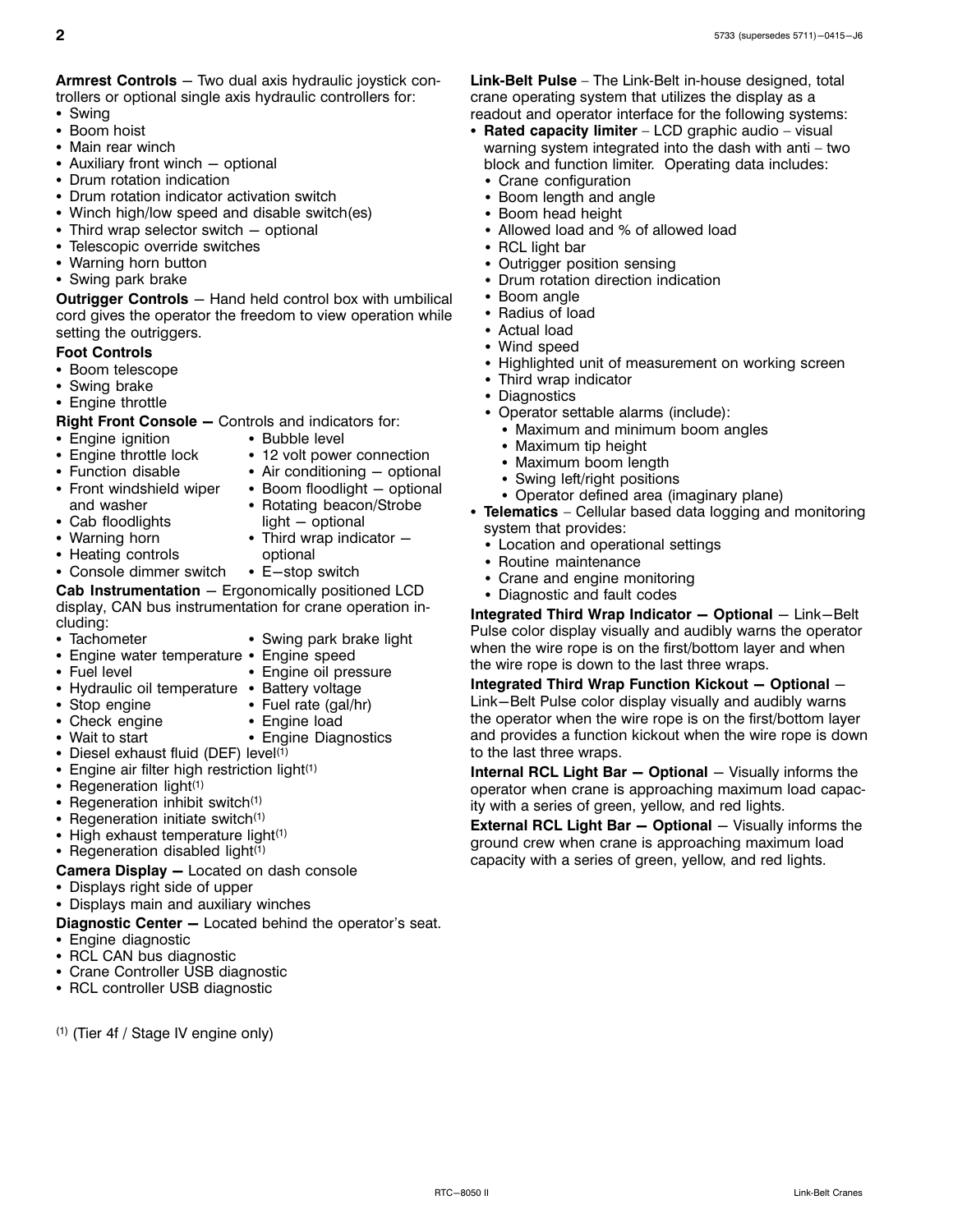### <span id="page-6-0"></span>■ Swing

**Motor/Planetary** - Bi-directional hydraulic swing motor mounted to a planetary reducer for 360° continuous smooth swing at 2.5 rpm.

**Swing Park Brake** - 360°, electric over hydraulic, (spring applied/hydraulic released) multi-disc brake mounted on the speed reducer. Operated by a switch from the operator's cab.

**Swing Brake** – 360°, foot operated, hydraulic applied disc brake mounted to the speed reducer.

**Swing Lock** - Two-position swing lock (boom over front or rear) operated from the operator's cab.

**360° Positive Swing Lock - Optional** - Meets New York City requirement.

### - **Electrical**

**Swing Alarm** - Audio warning device signals when the upper is swinging.

#### **Lights**

- Two LED working lights on front of the cab
- One rotating amber beacon on top of the cab optional
- One amber strobe beacon on top of the cab optional
- One LED working light on top of cab optional
- $\bullet$ Boom floodlight - Single- optional
- $\bullet$ Boom floodlight  $-$  Dual $-$  optional
- Boom floodlight High intensity remote controlled- optional

| City requirement. |                          |  |
|-------------------|--------------------------|--|
|                   | <b>Load Hoist System</b> |  |

### **Load Hoist Performance**

| Main (Rear) and Auxiliary (Front) Winches $-3/4$ in (19mm) Rope |                          |       |                          |       |                        |       |       |      |       |       |  |
|-----------------------------------------------------------------|--------------------------|-------|--------------------------|-------|------------------------|-------|-------|------|-------|-------|--|
|                                                                 | <b>Maximum Line Pull</b> |       | <b>Normal Line Speed</b> |       | <b>High Line Speed</b> |       | Layer |      | Total |       |  |
| Layer                                                           | lb                       | kΝ    | ft/min                   | m/min | ft/min                 | m/min | ft.   | m    | ft    | m     |  |
|                                                                 | 15.390                   | 68.45 | 168                      | 51.2  | 337                    | 102.7 | 114   | 34.7 | 114   | 34.7  |  |
| 2                                                               | 14.150                   | 62.94 | 183                      | 55.8  | 366                    | 111.6 | 124   | 37.8 | 238   | 72.5  |  |
| 3                                                               | 13.094                   | 58.24 | 198                      | 60.4  | 396                    | 120.7 | 134   | 40.8 | 372   | 113.4 |  |
| 4                                                               | 12.185                   | 54.20 | 212                      | 64.6  | 425                    | 129.5 | 144   | 43.9 | 516   | 157.3 |  |
| 5                                                               | 1,394                    | 50.68 | 227                      | 69.2  | 455                    | 138.7 | 154   | 46.9 | 670   | 204.2 |  |
|                                                                 |                          |       |                          |       |                        |       |       |      |       |       |  |

| <b>Wire Rope Application</b> |          |     | <b>Diameter</b> | <b>Type</b>                                            | Maximum<br><b>Permissible Load</b> |        |  |
|------------------------------|----------|-----|-----------------|--------------------------------------------------------|------------------------------------|--------|--|
|                              |          | in  | mm              |                                                        | Ib                                 | kg     |  |
| Main (Rear)                  | Standard | 3/4 | 19              | 18x19 rotation resistant - right regular lay (Type RB) | 12.920                             | 5860.5 |  |
| Winch                        | Optional | 3/4 | 19              | 36x7 rotation resistant - right regular lay (Type ZB)  | 15.600                             | 7076.2 |  |
| Auxiliary (Front)            | Standard | 3/4 | 19              | 18x19 rotation resistant - right regular lay (Type RB) | 12.920                             | 5860.5 |  |
| Winch                        | Optional | 3/4 | 19              | 36x7 rotation resistant - right regular lay (Type ZB)  | 15,600                             | 7076.2 |  |

#### **2M Main and Optional Auxiliary Winches**

- Bi-directional gear-type (2-speed) hydraulic motors driven through planetary reduction unit for positive control under all load conditions.
- Grooved lagging
- Power up/down mode of operation
- Hoist drum cable follower
- Drum rotation indicator
- Drum diameter: 16 in (*40.6cm*)
- Rope length:
	- Main: 600 ft (*182.9m*)
	- Auxiliary: 600 ft (*182.9m*)
- Maximum rope storage: 834 ft (*254.2m*)
- Terminator style socket and wedge

### $\blacksquare$  **Hydraulic System**

**Counterbalance Valves** - All hoist motors, boom extend cylinders, and boom hoist cylinders are equipped with counterbalance valves to provide load lowering and prevents accidental load drop when hydraulic power is suddenly reduced.

#### **E** Counterweight

Total of 12,500 lb (*5.7t*) of counterweight bolted to the upper structure frame with capacities for the 12,500 lb (*5.7t*) configuration.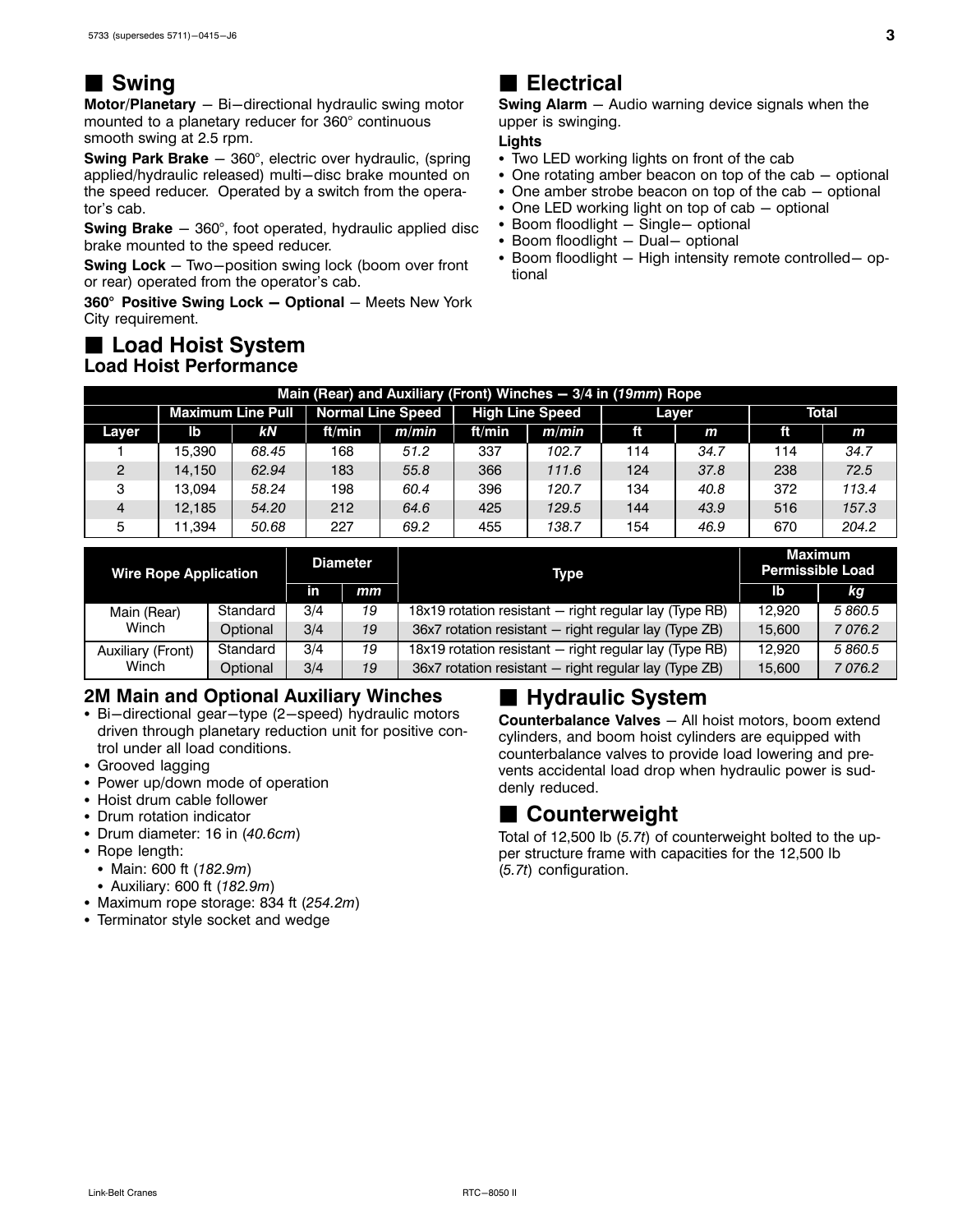# <span id="page-7-0"></span>**Carrier**

# General<br>• 10 ft 10.5 in (3.

10 ft 10.5 in (*3.31m*) wide

- 12 ft 7 in (*3.83m*) wheelbase (centerline of first axle to centerline of second axle).

**Frame** - Box-type, torsion resistant, welded construction made of high tensile steel. Equipped with front and rear towing and tie-down lugs, tow connections, and access ladders.

### $\blacksquare$  Outriggers

**Boxes** - Two double box, front and rear welded to carrier frame.

**Beams and Jacks** - Four single stage beams with Confined Area Lifting Capacities (CALC<sup> $M$ </sup>) provide selectable outrigger extensions of full, intermediate, and retracted. Hydraulically controlled from the operator's cab with integral check valves.

**Pontoons** - Four lightweight, quick release, 19.25 x 19.25 in (*48.90 x 48.90cm*), steel pontoons with contact area of 370 in2 (*2 387cm2*) can be stored for road travel in storage racks on the carrier.

**Main Jack Reaction** - 63,500 lb (*28 803kg*) force and 213 psi (*1 469kPa*) ground bearing pressure.

### **E** Steering and Axles

**Steering** – Four independent modes consisting of two wheel front, two wheel rear, four wheel, and crab. Each mode is controlled from the steering wheel and is selected by a switch in the operator's cab.

**Drive** – Two modes: 4 x 2 and 4 x 4 for off highway travel **Axle 1**  $-$  Steered, non-driven for 4  $\times$  2 and steered, driven for  $4 \times 4$ 

Axle 2 - Steered, driven

### $\blacksquare$  Suspension

**Front** – Rigid mount to the carrier frame

**Rear** - The rear axle is suspended on the oscillation cylinders with motion of the axle controlled by a four bar linkage system. The oscillation cylinders lockout when the upper structure rotates 2.5° past centerline.

• Hydro-gas rear suspension - optional

### $\blacksquare$  **Tires and Wheels**

**Front and Rear** - Four (single) 23.5 x 25-20 ply rating, earthmover type tires on steel disc wheels • Spare tires and wheels - optional

#### - **Brakes**

**Service** - Full hydraulic, dual circuit, disc type brakes on all wheel ends

**Parking/Emergency** – Spring loaded type, acting on front axle

#### - **Electrical**

Three batteries provide 12 volt operation and starting **Lights**

- Front lighting includes two main headlights, and two parking/directional indicators.
- Side lighting includes two parking/directional indicators per side.
- Rear lighting includes two parking/directional indicators, two parking/brake lights, and two reversing lights.
- Other equipment includes hazard/warning system, cab light, instrument panel light, and signal horn.

### **Engine**

| <b>Specification</b>                          | <b>Cummins QSB</b>         |                            |
|-----------------------------------------------|----------------------------|----------------------------|
| Numbers of<br>Cylinders                       | 6                          | 6                          |
| Cycle                                         | $\overline{\mathbf{4}}$    | 4                          |
| Emissions<br>Compliance Level:                | Tier 4f/Stage $IV(1)$      | Tier $3$ /Stage IIIA $(2)$ |
| Bore and Stroke:<br>inch $(mm)$               | 4.21 x 4.88 (107 x<br>124) | 4.21 x 4.88 (107 x<br>124) |
| Piston Displacement:<br>in <sup>3</sup> $(L)$ | 408 (6.7)                  | 408 (6.7)                  |
| Max. Brake Horse-<br>power: hp (kW)           | 195 (145) @ 2,300<br>rpm   | 173 $(129)$ @ 2,300<br>rpm |
| Peak Torque: ft Ib<br>(Mm)                    | 590 (800) @ 1,500<br>rpm   | 590 (800) @ 1,400<br>rpm   |
| Electric/starting<br>systems: volts           | 12/12                      | 12/12                      |
| Alternator: amps                              | 160                        | 160                        |
| Crankcase Capacity:<br>qt $(L)$               | 15 (14.2)                  | 15 (14.2)                  |

- Water/fuel separator w/ heater and water in fuel (WIF) sensor

-120-volt block heater - Tier 4f / Stage IV

- - $220$ -volt block heater - Tier 3 / Stage IIIA
- -Grid heater  $-200$  amp
- - Mechanically driven, variable speed, engine controlled, viscous fan clutch
- - (1) Can only be sold and/or operated where Tier 4f and Stage IV off-highway emission standards are accepted.
- - (2) Can only be sold and/or operated where Tier 3 and Stage IIIA off-highway emission standards are accepted.

### - **Transmission**

**Powershift** - Three speed with high/low range for 6 forward and 6 reverse gears. Front axle disconnect for two or four wheel drive. Front axle disconnect in high range.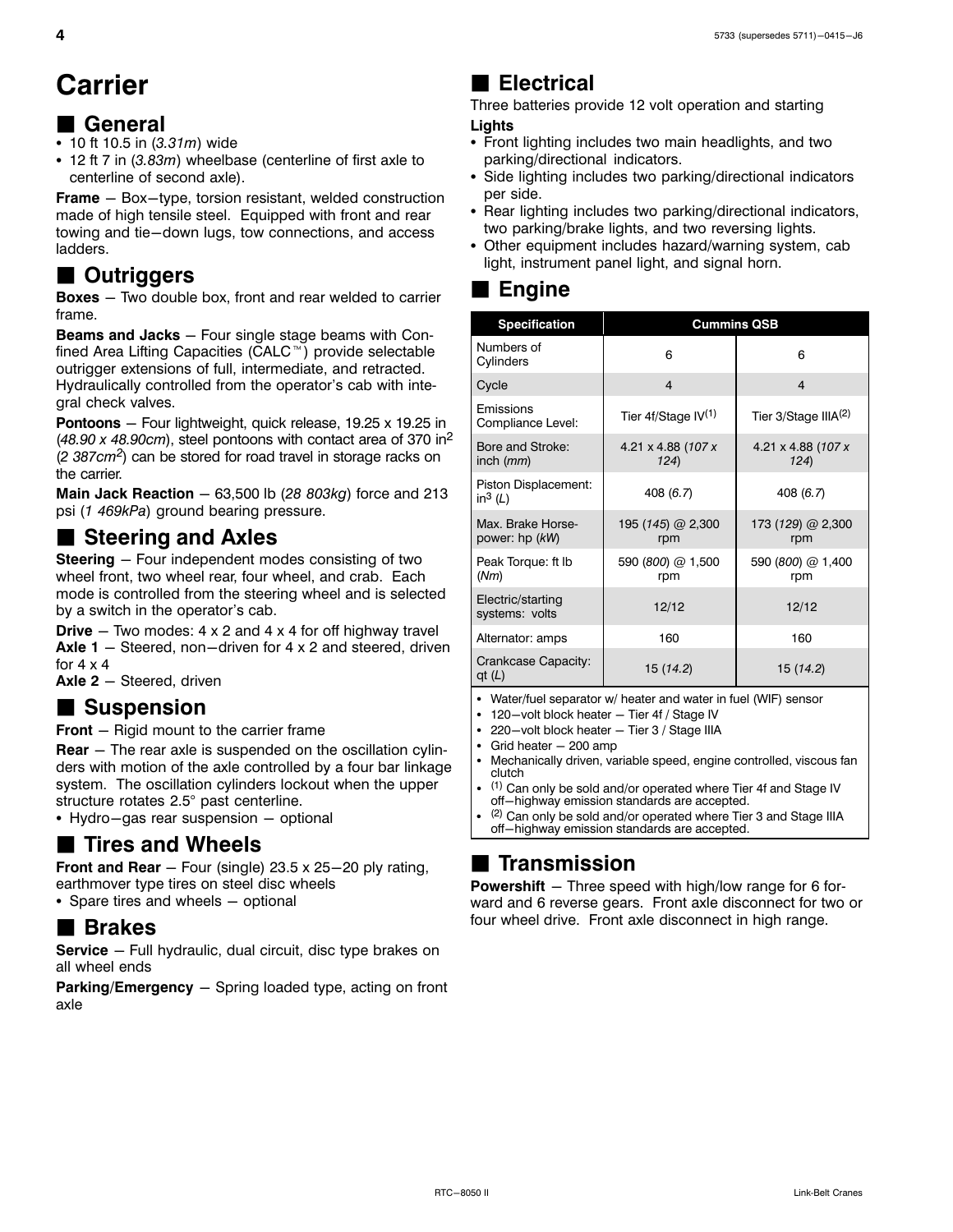### <span id="page-8-0"></span>■ Carrier Speeds and Gradeability

| <b>Speed</b>                                                                                                        | Gradeability<br>(@ stall) |  |  |  |  |  |  |  |
|---------------------------------------------------------------------------------------------------------------------|---------------------------|--|--|--|--|--|--|--|
| km/h                                                                                                                | % Grade                   |  |  |  |  |  |  |  |
| 32                                                                                                                  | 4                         |  |  |  |  |  |  |  |
| 14                                                                                                                  | 14                        |  |  |  |  |  |  |  |
| 6                                                                                                                   | 33                        |  |  |  |  |  |  |  |
| 12                                                                                                                  | 15                        |  |  |  |  |  |  |  |
| 4                                                                                                                   | 50                        |  |  |  |  |  |  |  |
| 1                                                                                                                   | 303                       |  |  |  |  |  |  |  |
| Based on a gross vehicle weight of 105,500 lb (47 854kg).<br>Crane operating angle must not exceed 35° (70% grade). |                           |  |  |  |  |  |  |  |
|                                                                                                                     |                           |  |  |  |  |  |  |  |

#### - **Fuel Tank**

One 75 gallon (*283.9L*) capacity tank Diesel Exhaust Fluid (DEF) tank

- One 5 gal (*18.9L*) capacity tank

#### $\blacksquare$  **Hydraulic System**

All functions are hydraulically powered allowing positive precise, control with independent or simultaneous operation of all functions.

#### **Main Pumps**

- Three fixed displacement gear pumps for the main and auxiliary winches, swing, boom hoist, and telescope circuits with a manual disconnect to aid during cold weather starts.
- One gear pump for the outriggers, power steering, brakes, and telescope circuits.
- One pressure compensated piston pump is used in the control and service brake circuits.
- Combined pump capacity of 139 gpm (*526.2Lpm*).

Hydraulic Reservoir - 131 gal (495.9L) capacity equipped with sight level gauge. Diffusers built in for deaeration.

**Filtration** - One 10 micron, full flow, line filter in the control circuit. All oil is filtered prior to return to sump tank. Accessible for easy filter replacement.

#### **Pump Drive**

All pumps are mechanically driven by the diesel engine. Main and auxiliary winches, swing, boom hoist, and telescope pumps are mounted to a mechanical pump disconnect on the transmission torque convertor to aid in cold weather starting.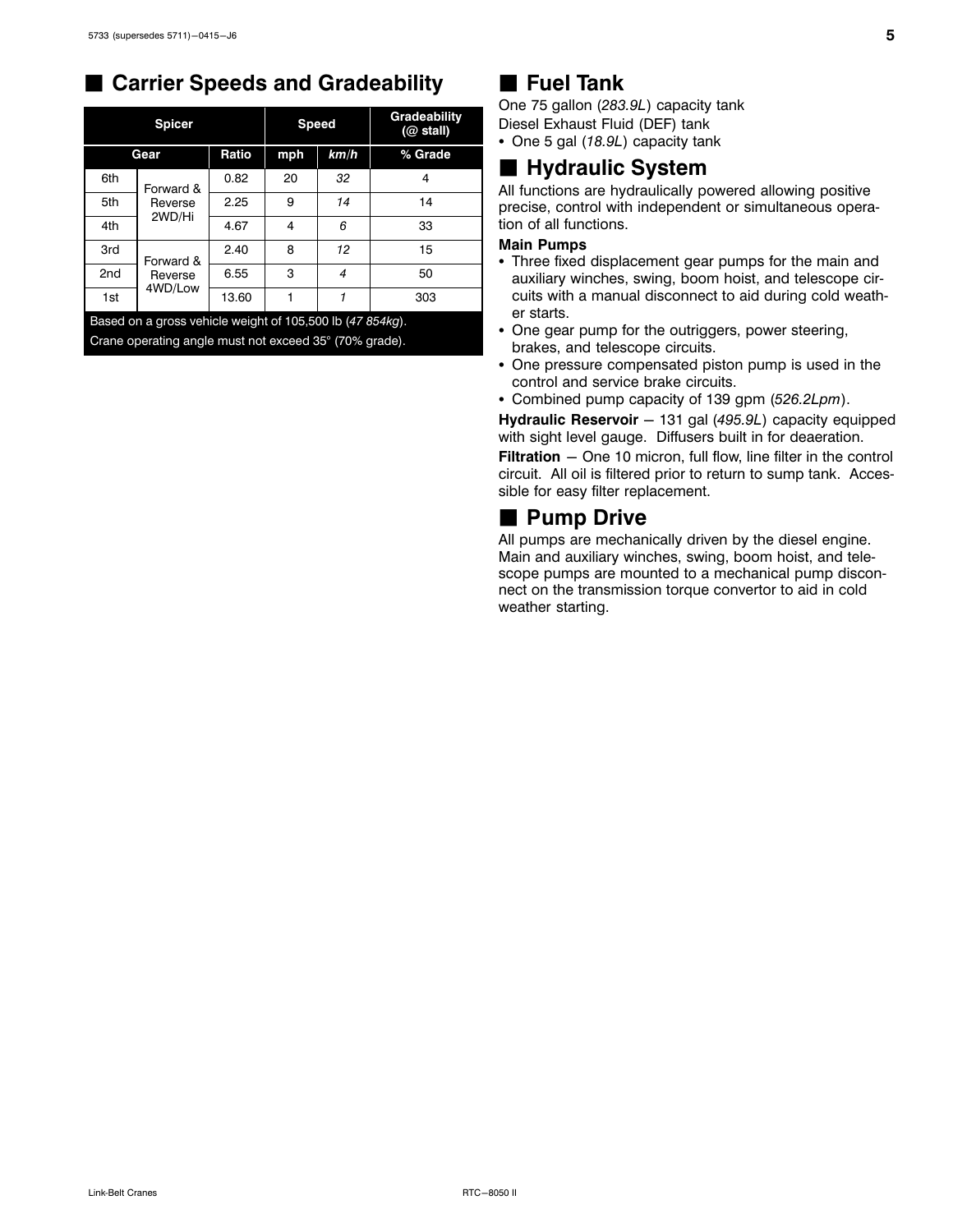# <span id="page-9-0"></span>**Axle Loads**

| Base crane with full tank of fuel                                |        | <b>Gross Vehicle</b> |                    | <b>Upper Facing Front</b> |                         |        |                    | <b>Upper Facing Rear</b> |                   |        |  |
|------------------------------------------------------------------|--------|----------------------|--------------------|---------------------------|-------------------------|--------|--------------------|--------------------------|-------------------|--------|--|
|                                                                  |        | Weight $(1)$         | <b>Front Axles</b> |                           | <b>Rear Axles</b>       |        | <b>Front Axles</b> |                          | <b>Rear Axles</b> |        |  |
|                                                                  | Ib     | kg                   | Ib                 | kg                        | lb                      | kg     | lb                 | kg                       | Ib                | kg     |  |
| Tier 4f/Stage IV                                                 | 74,659 | 33 865               | 34,622 15 705      |                           | 40,036                  | 18 161 | 33,449             | 15 173                   | 41,209            | 18 693 |  |
| <b>Tier 3 Stage IIIA</b>                                         | 74,175 | 33 646               | 34,610 15 699      |                           | 39,565                  | 17947  | 33,290             | 15 101                   | 40,885            | 18 546 |  |
| 23.5R25 tires and wheels                                         | 400    | 181                  | 199                | 90                        | 201                     | 91     | 199                | 90                       | 201               | 91     |  |
| Pintle hook, front                                               | 13     | 6                    | 18                 | 8                         | $-5$                    | $-2$   | 18                 | 8                        | $-5$              | $-2$   |  |
| Pintle hook, rear                                                | 13     | 6                    | $-5$               | $-2$                      | 18                      | 8      | $-5$               | $-2$                     | 18                | 8      |  |
| Hydro-gas suspension                                             | 48     | 22                   | 17                 | 8                         | 31                      | 14     | 17                 | 8                        | 31                | 14     |  |
| Winch roller - rear winch                                        | 75     | 34                   | $-32$              | $-14$                     | 107                     | 48     | 104                | 47                       | $-29$             | $-13$  |  |
| Winch roller - front winch                                       | 75     | 34                   | $-16$              | $-7$                      | 91                      | 41     | 88                 | 40                       | $-13$             | $-6$   |  |
| 2M auxiliary winch                                               | 89     | 40                   | $-198$             | $-90$                     | 286                     | 130    | 283                | 128                      | $-195$            | $-88$  |  |
| 600 ft (182.9m) of 3/4 in (19mm) wire rope on<br>auxiliary winch | 669    | 303                  | $-88$              | $-40$                     | 757                     | 343    | 734                | 333                      | $-65$             | $-30$  |  |
| Air conditioning in operator's cab                               | 161    | 73                   | 48                 | 22                        | 113                     | 51     | 107                | 49                       | 54                | 25     |  |
| 360° swing lock                                                  | 68     | 31                   | 25                 | 11                        | 43                      | 20     | 41                 | 19                       | 27                | 12     |  |
| Emergency steer system                                           | 159    | 72                   | 38                 | 17                        | 121                     | 55     | 116                | 53                       | 43                | 20     |  |
| Fly storage brackets to boom base section for fly<br>options     | 99     | 45                   | 146                | 66                        | $-47$                   | $-21$  | $-51$              | $-23$                    | 150               | 68     |  |
| 28.5 ft $(8.68m)$ offset fly - stowed                            | 1,291  | 585                  | 2,237              | 1015                      | $-947$                  | $-430$ | $-990$             | $-449$                   | 2,281             | 1035   |  |
| 28.5-51 ft $(8.68 - 15.54m)$ offset fly - stowed                 | 1,861  | 844                  | 3,060              | 1388                      | $-1,19$<br>$\mathbf{Q}$ | $-544$ | $-1,26$<br>3       | $-573$                   | 3,124             | 1417   |  |
| Floodlight to boom base section                                  | 10     | 5                    | 23                 | 10                        | $-13$                   | $-6$   | $-13$              | $-6$                     | 23                | 10     |  |
| 60 ton (54.4mt) hook block at front/rear bumper                  | 1.109  | 503                  | 1,530              | 694                       | $-421$                  | $-191$ | $-459$             | $-208$                   | 1,568             | 711    |  |
| 40 ton (36.3mt) hook ball at front/rear bumper                   | 720    | 327                  | 994                | 451                       | $-274$                  | $-124$ | $-298$             | $-135$                   | 1,108             | 462    |  |
| 8.5 ton (7.7mt) hook ball at front/rear bumper                   | 360    | 163                  | 497                | 225                       | $-137$                  | $-62$  | $-149$             | $-68$                    | 509               | 231    |  |
| Auxiliary lifting sheave                                         | 91     | 41                   | 257                | 117                       | $-166$                  | $-75$  | $-169$             | $-77$                    | 260               | 118    |  |

| <b>Tire</b>       | Maximum Load $@$ 25 mph (40.2km/h) |
|-------------------|------------------------------------|
| 23.5 x 25 (20-PR) | 38,000 lb (17 600kg)               |
| 23.5R25 2 Star    | 37,500 lb (17 010kg)               |

(1) Adjust gross vehicle weight and axle loading according to component weight. Note: All weights are  $\pm 3\%$ .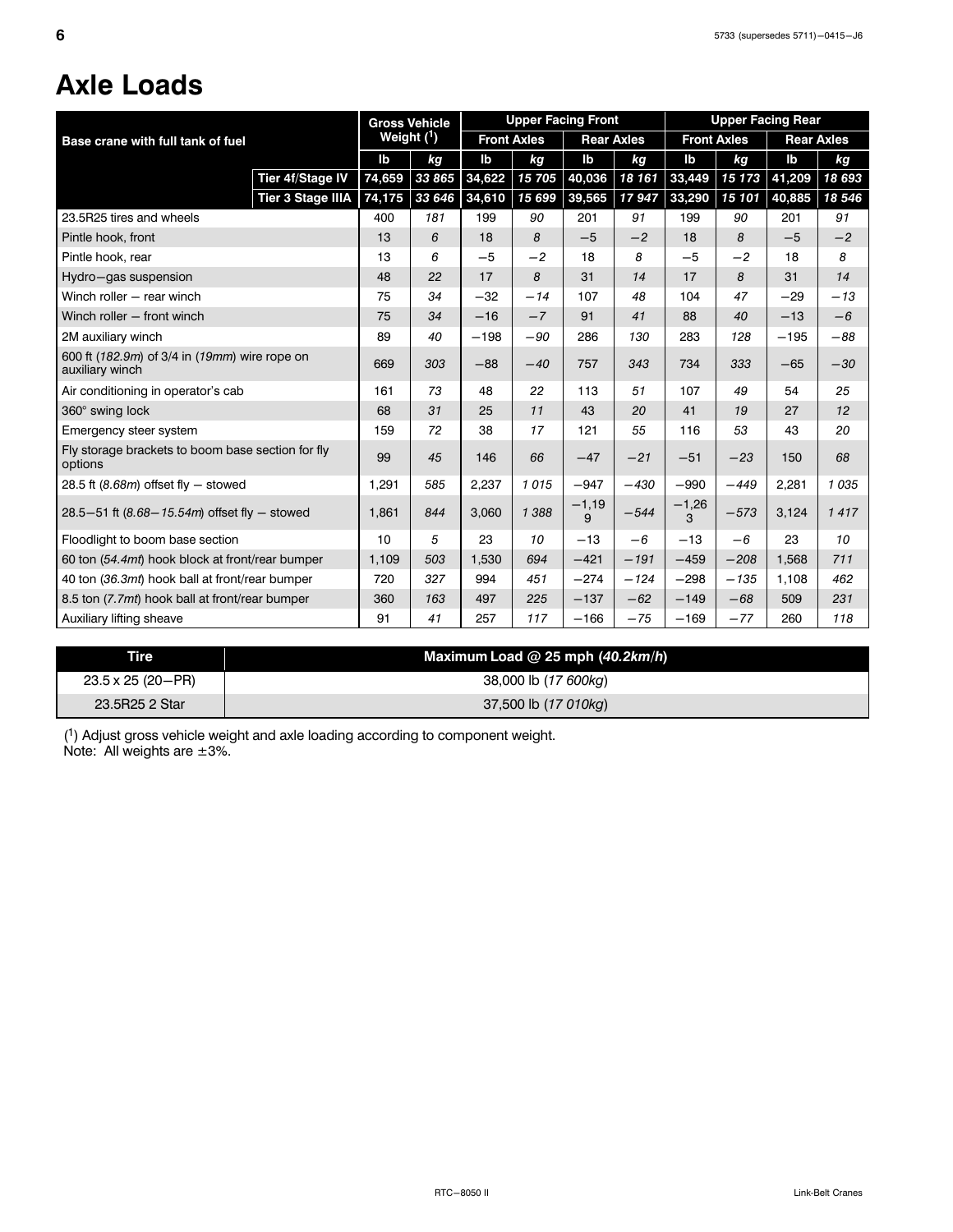### <span id="page-10-0"></span>**General Dimensions Tier 4f / Stage IV**



Not To Scale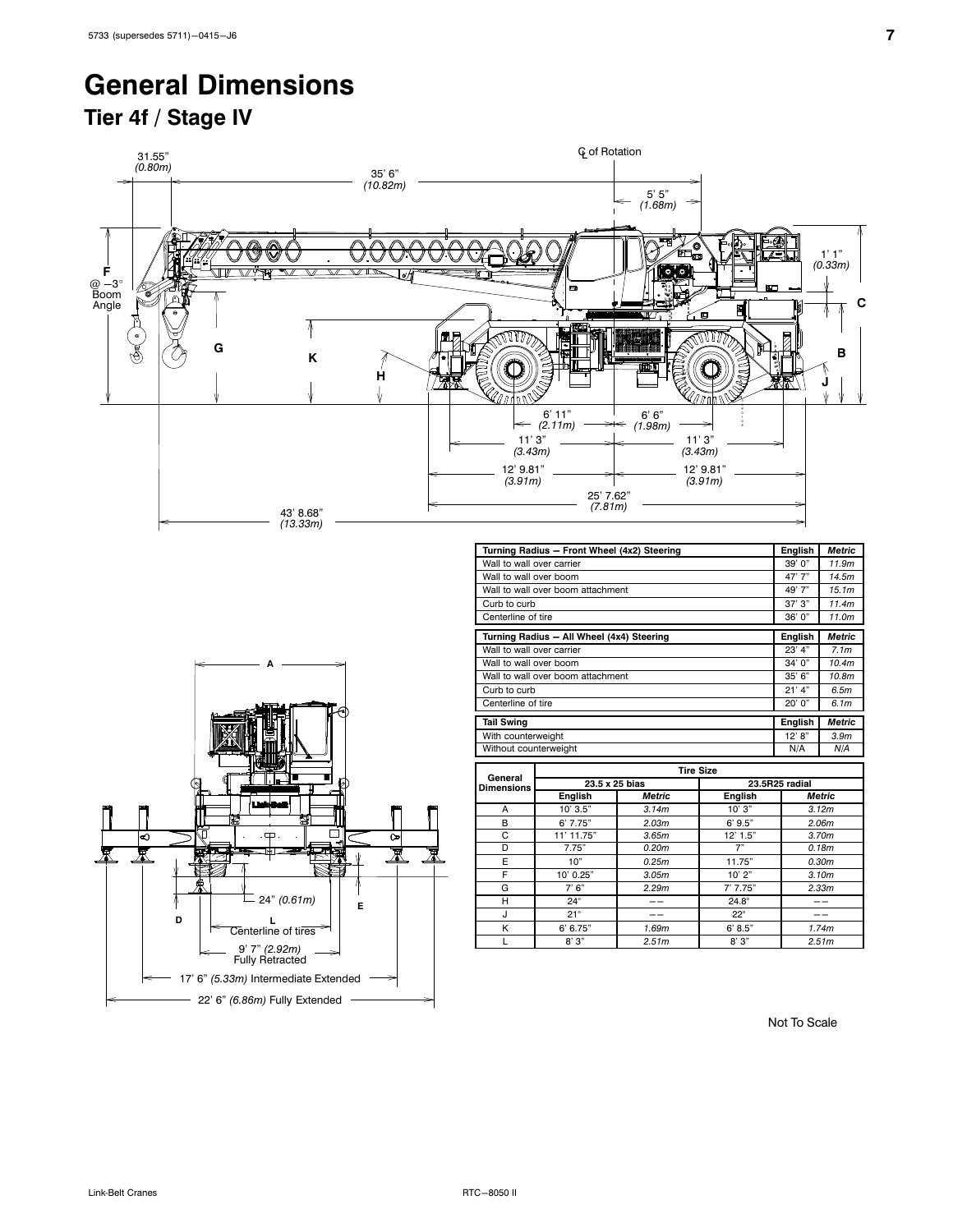# <span id="page-11-0"></span>**General Dimensions**

### **Tier 3 / Stage IIIA**



Not To Scale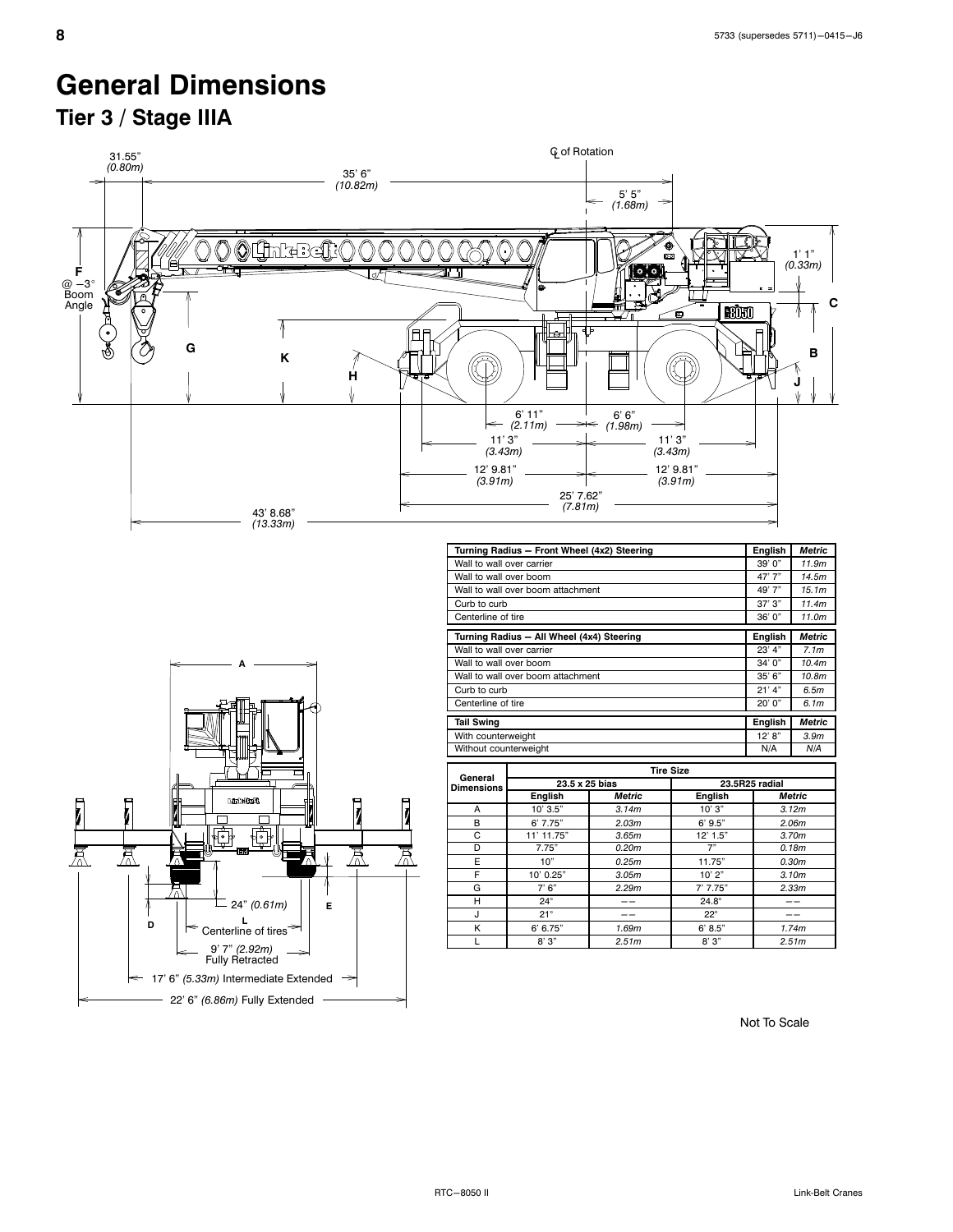### <span id="page-12-0"></span>**Working Range Diagram**

**Working Range Diagram**



 **Denotes Main Boom + 51'** *(15.5m)* **Fly-Boom Mode "B" Denotes Main Boom + 28.5'** *(8.7m)* **Fly-Boom Mode "B"**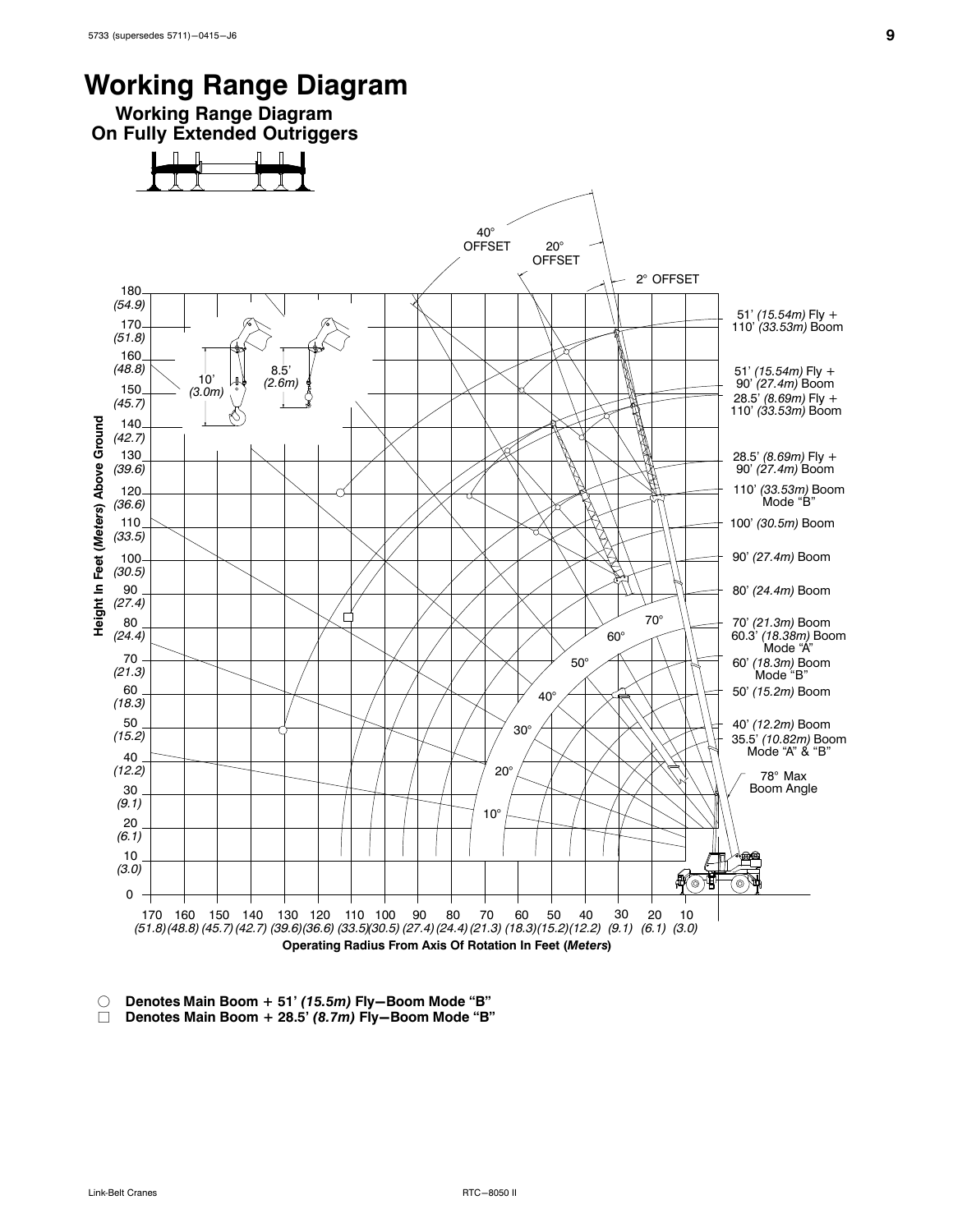# <span id="page-13-0"></span>**Boom Extend Modes**

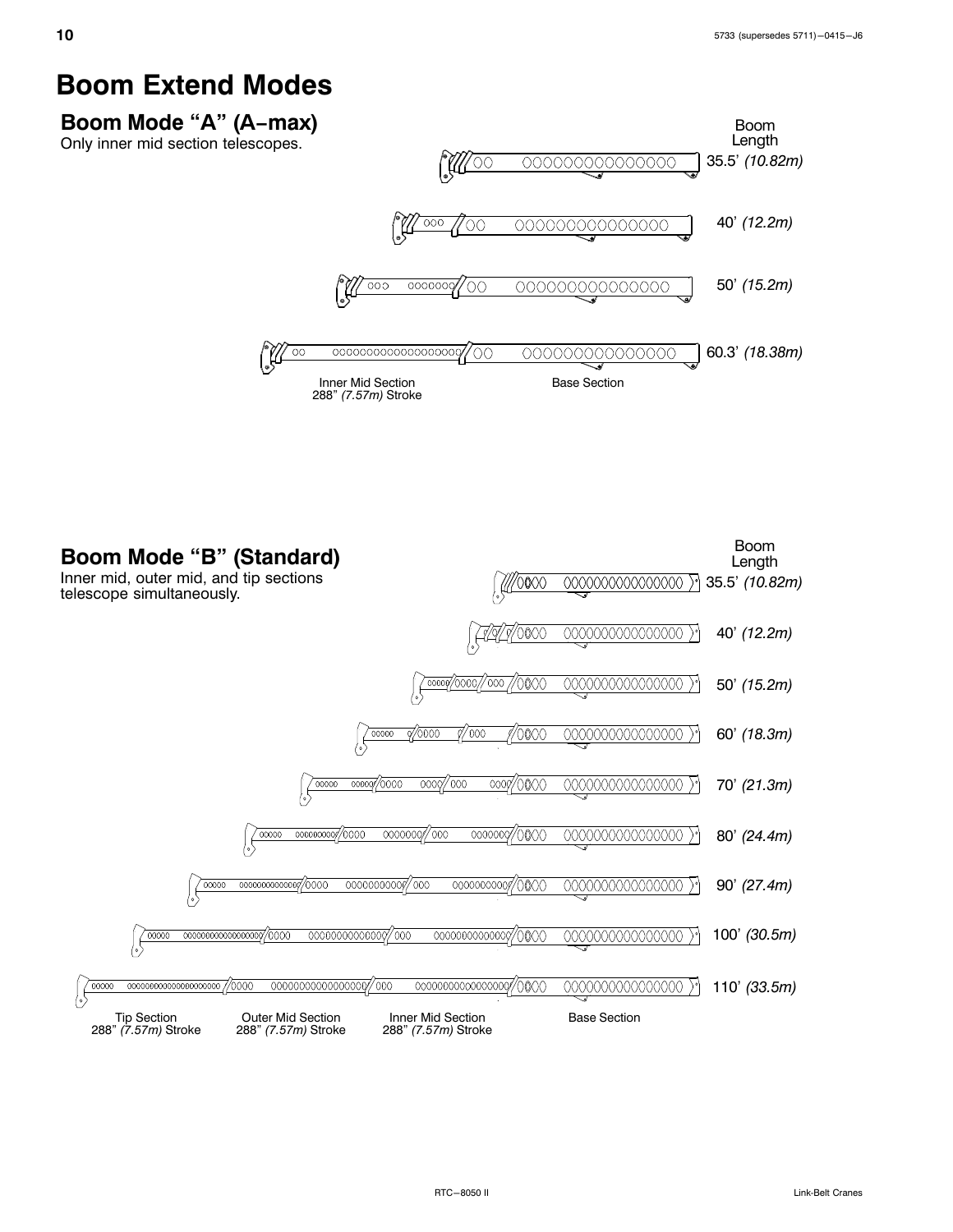# <span id="page-14-0"></span>**Main Boom Lift Capacity Charts - Imperial**

| Fully Extended Outriggers - 360° Rotation<br>(All Capacities Are Listed In Pounds) |                  |        |        |         |        |        |        |        |        |                   |
|------------------------------------------------------------------------------------|------------------|--------|--------|---------|--------|--------|--------|--------|--------|-------------------|
| <b>Radius</b>                                                                      | Boom Length (ft) |        |        |         |        |        |        |        |        | <b>Radius</b>     |
| (f <sup>t</sup> )                                                                  | 35.5             | 40     | 50     | 60/60.3 | 70     | 80     | 90     | 100    | 110    | (f <sup>t</sup> ) |
| 10                                                                                 | 100,000          | 78,400 | 72,600 |         |        |        |        |        |        | 10                |
| 12                                                                                 | 73.900           | 73,100 | 65,600 | 50,900  | 37,900 |        |        |        |        | 12                |
| 15                                                                                 | 63,200           | 63.000 | 57.500 | 46,900  | 37,900 | 35,400 |        |        |        | 15                |
| 20                                                                                 | 50,300           | 50,100 | 47,600 | 39,200  | 37,900 | 34,700 | 28,900 |        |        | 20                |
| 25                                                                                 | 39,000           | 38,900 | 38,500 | 37,900  | 37,900 | 34,200 | 28,200 | 24,000 | 19,500 | 25                |
| 30                                                                                 |                  | 31,300 | 31,900 | 32,300  | 32,500 | 30,300 | 24,800 | 22,500 | 19,500 | 30                |
| 35                                                                                 |                  |        | 26,100 | 26,500  | 26.700 | 26.900 | 22,000 | 19.900 | 18,300 | 35                |
| 40                                                                                 |                  |        | 20,800 | 21,200  | 21,400 | 21,500 | 19,700 | 17,800 | 16,400 | 40                |
| 45                                                                                 |                  |        |        | 17,100  | 17,300 | 17,400 | 17,500 | 15,900 | 14,600 | 45                |
| 50                                                                                 |                  |        |        | 13,900  | 14,200 | 14,300 | 14,400 | 14,400 | 13,200 | 50                |
| 55                                                                                 |                  |        |        |         | 11,900 | 12,100 | 12,200 | 12,200 | 12,100 | 55                |
| 60                                                                                 |                  |        |        |         | 10,000 | 10,200 | 10,300 | 10,300 | 10,400 | 60                |
| 65                                                                                 |                  |        |        |         |        | 8,600  | 8,700  | 8,800  | 8,900  | 65                |
| 70                                                                                 |                  |        |        |         |        | 7,300  | 7,500  | 7,500  | 7,600  | 70                |
| 75                                                                                 |                  |        |        |         |        |        | 6,400  | 6,500  | 6,500  | 75                |
| 80                                                                                 |                  |        |        |         |        |        | 5,400  | 5,500  | 5,600  | 80                |
| 85                                                                                 |                  |        |        |         |        |        |        | 4,700  | 4,800  | 85                |
| 90                                                                                 |                  |        |        |         |        |        |        | 4,000  | 4,100  | 90                |
| 95                                                                                 |                  |        |        |         |        |        |        |        | 3,500  | 95                |
| 100                                                                                |                  |        |        |         |        |        |        |        | 2,900  | 100               |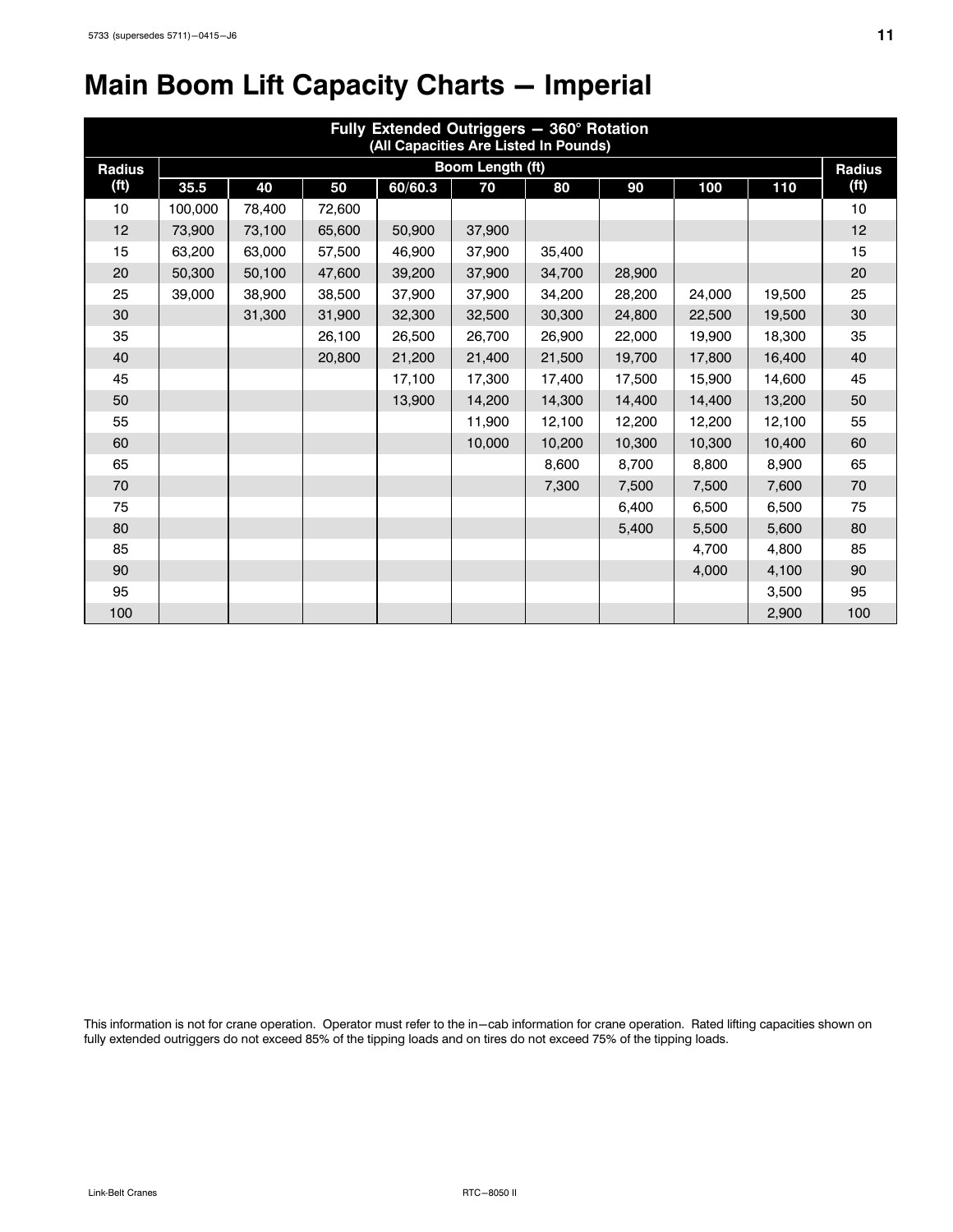<span id="page-15-0"></span>

| On Tires - Stationary - Boom Centered Over Front Between Tire Tracks<br>(All Capacities Are Listed In Pounds) |                  |        |        |        |        |                   |  |  |  |
|---------------------------------------------------------------------------------------------------------------|------------------|--------|--------|--------|--------|-------------------|--|--|--|
| <b>Radius</b>                                                                                                 | Boom Length (ft) |        |        |        |        |                   |  |  |  |
| (f <sup>t</sup> )                                                                                             | 35.5             | 40     | 50     | 60     | 70     | (f <sup>t</sup> ) |  |  |  |
| 10                                                                                                            | 47,300           | 47,100 |        |        |        | 10                |  |  |  |
| 12 <sup>2</sup>                                                                                               | 41,600           | 41,400 |        |        |        | 12 <sup>2</sup>   |  |  |  |
| 15                                                                                                            | 35,100           | 35,000 | 35,800 |        |        | 15                |  |  |  |
| 20                                                                                                            | 27,400           | 27,300 | 28,200 | 28,500 |        | 20                |  |  |  |
| 25                                                                                                            | 21,900           | 21,700 | 22,900 | 23,200 | 23,400 | 25                |  |  |  |
| 30                                                                                                            |                  | 16,100 | 16,700 | 17,100 | 17,200 | 30                |  |  |  |
| 35                                                                                                            |                  |        | 12,600 | 12,900 | 13,100 | 35                |  |  |  |
| 40                                                                                                            |                  |        | 9,700  | 10,100 | 10,300 | 40                |  |  |  |
| 45                                                                                                            |                  |        |        | 7,900  | 8,200  | 45                |  |  |  |
| 50                                                                                                            |                  |        |        | 6,300  | 6,500  | 50                |  |  |  |
| 55                                                                                                            |                  |        |        |        | 5,200  | 55                |  |  |  |
| 60                                                                                                            |                  |        |        |        | 4,200  | 60                |  |  |  |

#### **On Tires - Pick & Carry (Creep) - Boom Centered Over Front (All Capacities Are Listed In Pounds)**

| <b>Radius</b>     |        | <b>Radius</b> |        |        |        |                   |
|-------------------|--------|---------------|--------|--------|--------|-------------------|
| (f <sup>t</sup> ) | 35.5   | 40            | 50     | 60     | 70     | (f <sup>t</sup> ) |
| 10                | 44,100 | 43,900        |        |        |        | 10                |
| 12                | 38,400 | 38,200        |        |        |        | 12                |
| 15                | 31,800 | 32,000        | 32,400 |        |        | 15                |
| 20                | 24,000 | 24,300        | 24,700 | 25,000 |        | 20                |
| 25                | 18,600 | 19,000        | 19,500 | 19,800 | 19,900 | 25                |
| 30                |        | 15,100        | 15,600 | 15,900 | 16,100 | 30                |
| 35                |        |               | 12,600 | 12,900 | 13,100 | 35                |
| 40                |        |               | 9,700  | 10,100 | 10,300 | 40                |
| 45                |        |               |        | 7,900  | 8,200  | 45                |
| 50                |        |               |        | 6,300  | 6,500  | 50                |
| 55                |        |               |        |        | 5,200  | 55                |
| 60                |        |               |        |        | 4,200  | 60                |

|                   | On Tires - Stationary - $360^\circ$ Rotation<br>(All Capacities Are Listed In Pounds) |        |        |        |        |                   |  |  |  |  |  |  |
|-------------------|---------------------------------------------------------------------------------------|--------|--------|--------|--------|-------------------|--|--|--|--|--|--|
| <b>Radius</b>     | Boom Length (ft)                                                                      |        |        |        |        |                   |  |  |  |  |  |  |
| (f <sup>t</sup> ) | 35.5                                                                                  | 40     | 50     | 60     | 70     | (f <sup>t</sup> ) |  |  |  |  |  |  |
| 10                | 37,200                                                                                | 37,400 |        |        |        | 10                |  |  |  |  |  |  |
| 12                | 31,100                                                                                | 31,400 |        |        |        | 12                |  |  |  |  |  |  |
| 15                | 24,000                                                                                | 24,400 | 24,900 |        |        | 15                |  |  |  |  |  |  |
| 20                | 14,500                                                                                | 14.800 | 15,400 | 15,700 |        | 20                |  |  |  |  |  |  |
| 25                | 9,400                                                                                 | 9,800  | 10,300 | 10,700 | 10,900 | 25                |  |  |  |  |  |  |
| 30                |                                                                                       | 6,600  | 7,100  | 7,500  | 7,700  | 30                |  |  |  |  |  |  |
| 35                |                                                                                       |        | 5,000  | 5,300  | 5,500  | 35                |  |  |  |  |  |  |
| 40                |                                                                                       |        | 3,400  | 3,700  | 3,900  | 40                |  |  |  |  |  |  |
| 45                |                                                                                       |        |        | 2,500  | 2,700  | 45                |  |  |  |  |  |  |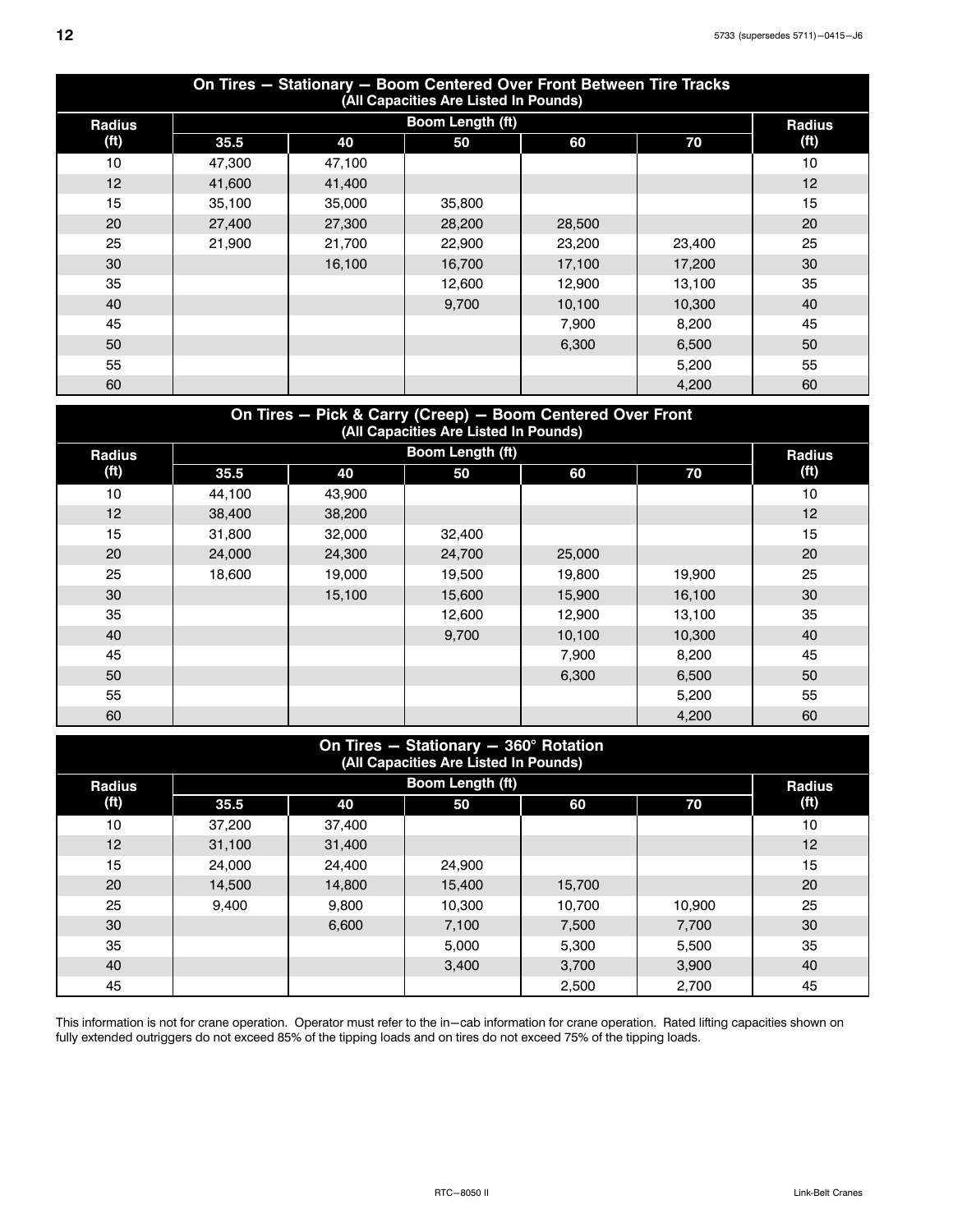<span id="page-16-0"></span>

| Fly Attachment Lift Capacity Charts - Optional |  |  |  |
|------------------------------------------------|--|--|--|
|------------------------------------------------|--|--|--|

| Fully Extended Outriggers - 360° Rotation<br>(All Capacities Are Listed In Pounds) |                                          |                 |                   |                                           |                 |                                           |       |                 |  |  |  |  |
|------------------------------------------------------------------------------------|------------------------------------------|-----------------|-------------------|-------------------------------------------|-----------------|-------------------------------------------|-------|-----------------|--|--|--|--|
|                                                                                    | 110 ft Main Boom Length<br>2° Fly Offset |                 |                   | 110 ft Main Boom Length<br>20° Fly Offset |                 | 110 ft Main Boom Length<br>40° Fly Offset |       |                 |  |  |  |  |
| Radius                                                                             |                                          | Fly Length (ft) | Radius            |                                           | Fly Length (ft) | Radius                                    |       | Fly Length (ft) |  |  |  |  |
| (f <sup>t</sup> )                                                                  | 28.5                                     | 51              | (f <sup>t</sup> ) | 28.5                                      | 51              | (f <sup>t</sup> )                         | 28.5  | 51              |  |  |  |  |
| 35                                                                                 | 9,400                                    |                 | 45                | 9,500                                     |                 | 50                                        | 7,500 |                 |  |  |  |  |
| 40                                                                                 | 9.400                                    |                 | 50                | 9.100                                     |                 | 55                                        | 7.300 |                 |  |  |  |  |
| 45                                                                                 | 9.400                                    | 6,200           | 55                | 8,400                                     |                 | 60                                        | 7,100 |                 |  |  |  |  |
| 50                                                                                 | 9.400                                    | 6,200           | 60                | 7.800                                     | 4.800           | 65                                        | 6,900 |                 |  |  |  |  |
| 55                                                                                 | 9,200                                    | 6.200           | 65                | 7,300                                     | 4.600           | 70                                        | 6,500 |                 |  |  |  |  |
| 60                                                                                 | 8.500                                    | 6.200           | 70                | 6.800                                     | 4.400           | 75                                        | 6,100 | 3,400           |  |  |  |  |
| 65                                                                                 | 7,900                                    | 6,000           | 75                | 6.400                                     | 4,300           | 80                                        | 5,800 | 3,400           |  |  |  |  |
| 70                                                                                 | 7.300                                    | 5,700           | 80                | 6,000                                     | 4,100           | 85                                        | 5,500 | 3,300           |  |  |  |  |
| 75                                                                                 | 6,800                                    | 5,300           | 85                | 5,700                                     | 4,000           | 90                                        | 5,200 | 3,200           |  |  |  |  |
| 80                                                                                 | 6,200                                    | 4,900           | 90                | 5,000                                     | 3,800           | 95                                        | 4,600 | 3,200           |  |  |  |  |
| 85                                                                                 | 5,300                                    | 4,600           | 95                | 4,300                                     | 3,700           | 100                                       | 3,900 | 3,100           |  |  |  |  |
| 90                                                                                 | 4,600                                    | 4,300           | 100               | 3,700                                     | 3,500           | 105                                       | 3,300 | 3,100           |  |  |  |  |
| 95                                                                                 | 4,000                                    | 4,000           | 105               | 3,200                                     | 3,300           | 110                                       | 2,800 | 3,000           |  |  |  |  |
| 100                                                                                | 3,500                                    | 3,800           | 110               | 2,700                                     | 3,200           | 115                                       |       | 2,900           |  |  |  |  |
| 105                                                                                | 3.000                                    | 3.500           | 115               | 2.300                                     | 3.000           | 120                                       |       | 2.800           |  |  |  |  |
| 110                                                                                | 2,500                                    | 3,000           | 120               |                                           | 2,600           | 125                                       |       | 2,400           |  |  |  |  |
| 115                                                                                | 2,100                                    | 2,600           | 125               |                                           | 2,200           | 130                                       |       | 2,000           |  |  |  |  |
| 120                                                                                |                                          | 2,200           | 130               |                                           | 1,900           |                                           |       |                 |  |  |  |  |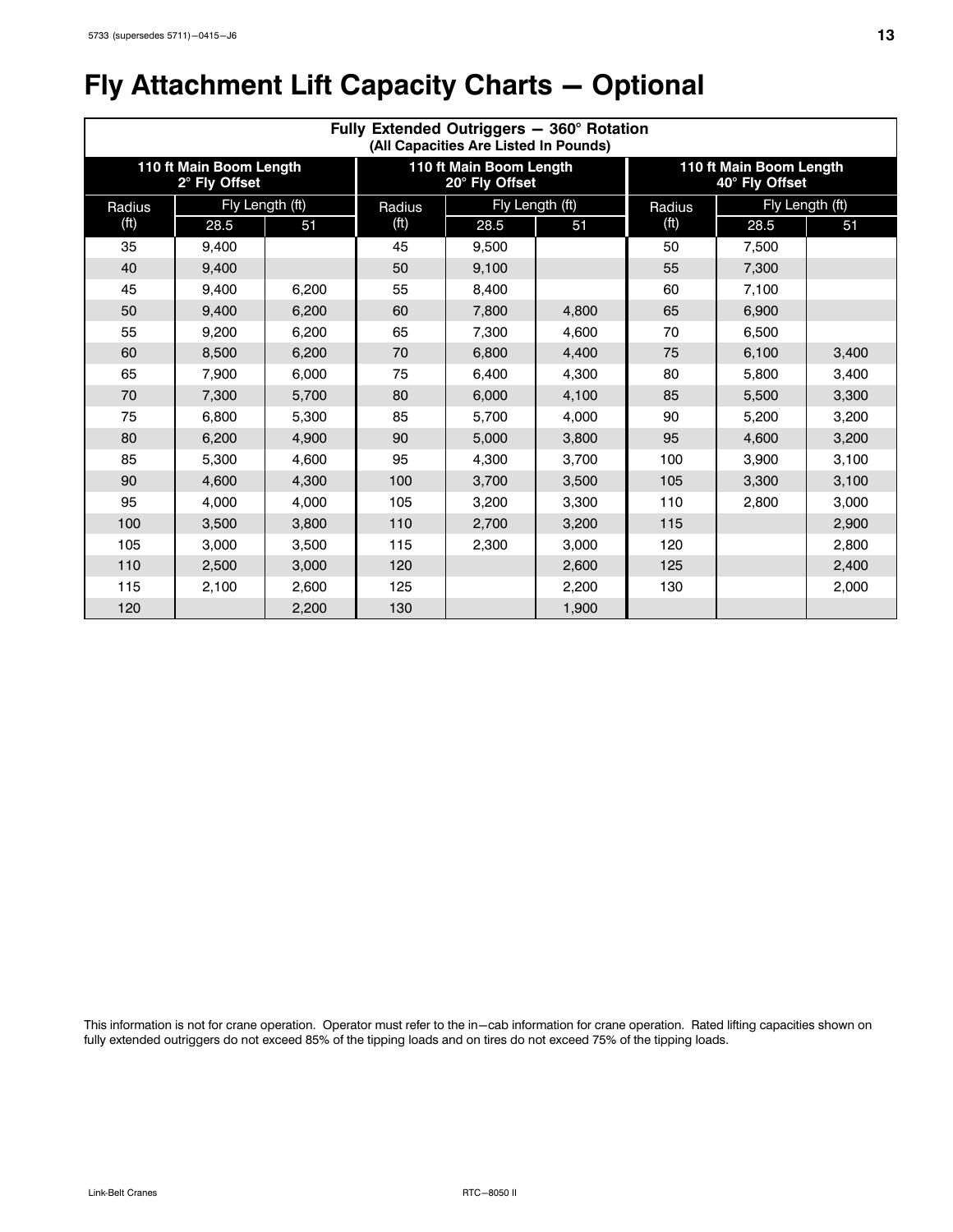# <span id="page-17-0"></span>**Main Boom Lift Capacity Charts - 75% - Metric**

|               | Fully Extended Outriggers - 360° Rotation<br>(All Capacities Are Listed In Kilograms) |        |        |            |                 |         |         |         |         |               |  |  |  |
|---------------|---------------------------------------------------------------------------------------|--------|--------|------------|-----------------|---------|---------|---------|---------|---------------|--|--|--|
| <b>Radius</b> |                                                                                       |        |        |            | Boom Length (m) |         |         |         |         | <b>Radius</b> |  |  |  |
| (m)           | 10.82                                                                                 | 12.2   | 15.2   | 18.3/18.38 | 21.3            | 24.4    | 27.4    | 30.5    | 33.53   | (m)           |  |  |  |
| 2.5           | 50 000                                                                                |        |        |            |                 |         |         |         |         | 2.5           |  |  |  |
| 3.0           | 45 350                                                                                | 35 550 | 33 250 |            |                 |         |         |         |         | 3.0           |  |  |  |
| 3.5           | 34 550                                                                                | 34 050 | 30 550 |            |                 |         |         |         |         | 3.5           |  |  |  |
| 4.0           | 31 550                                                                                | 31 350 | 28 350 | 23 050     | 17 150          |         |         |         |         | 4.0           |  |  |  |
| 4.5           | 29 000                                                                                | 28 900 | 26 350 | 21 450     | 17 150          |         |         |         |         | 4.5           |  |  |  |
| 5.0           | 26 750                                                                                | 26 700 | 24 650 | 20 200     | 17 150          | 16 050  |         |         |         | 5.0           |  |  |  |
| 6.0           | 23 100                                                                                | 23 050 | 21 850 | 17950      | 17 150          | 15700   | 13 100  |         |         | 6.0           |  |  |  |
| 7.0           | 19650                                                                                 | 19 600 | 19 450 | 17 150     | 17 150          | 15700   | 13 100  | 10850   |         | 7.0           |  |  |  |
| 8.0           | 16 650                                                                                | 16850  | 17 100 | 17 150     | 16 600          | 15 0 50 | 12 400  | 10850   | 8800    | 8.0           |  |  |  |
| 9.0           | 13 000                                                                                | 14 400 | 14 700 | 14 800     | 14 900          | 13850   | 11 400  | 10 300  | 8800    | 9.0           |  |  |  |
| 10.0          |                                                                                       | 11 700 | 12 050 | 12 150     | 12 200          | 12 250  | 10 500  | 9 500   | 8750    | 10.0          |  |  |  |
| 12.0          |                                                                                       |        | 8550   | 8700       | 8800            | 8850    | 8 9 0 0 | 8 200   | 7550    | 12.0          |  |  |  |
| 14.0          |                                                                                       |        |        | 6 5 5 0    | 6650            | 6700    | 6750    | 6750    | 6500    | 14.0          |  |  |  |
| 16.0          |                                                                                       |        |        | 5 0 5 0    | 5 200           | 5 2 5 0 | 5 300   | 5 3 5 0 | 5 3 5 0 | 16.0          |  |  |  |
| 18.0          |                                                                                       |        |        |            | 4 100           | 4 200   | 4 2 5 0 | 4 2 5 0 | 4 3 0 0 | 18.0          |  |  |  |
| 20.0          |                                                                                       |        |        |            |                 | 3 3 5 0 | 3 4 0 0 | 3 4 5 0 | 3 4 5 0 | 20.0          |  |  |  |
| 22.0          |                                                                                       |        |        |            |                 | 2700    | 2750    | 2800    | 2850    | 22.0          |  |  |  |
| 24.0          |                                                                                       |        |        |            |                 |         | 2 2 5 0 | 2 3 0 0 | 2 3 5 0 | 24.0          |  |  |  |
| 26.0          |                                                                                       |        |        |            |                 |         |         | 1850    | 1 900   | 26.0          |  |  |  |
| 28.0          |                                                                                       |        |        |            |                 |         |         | 1 500   | 1 5 5 0 | 28.0          |  |  |  |
| 30.0          |                                                                                       |        |        |            |                 |         |         |         | 1 250   | 30.0          |  |  |  |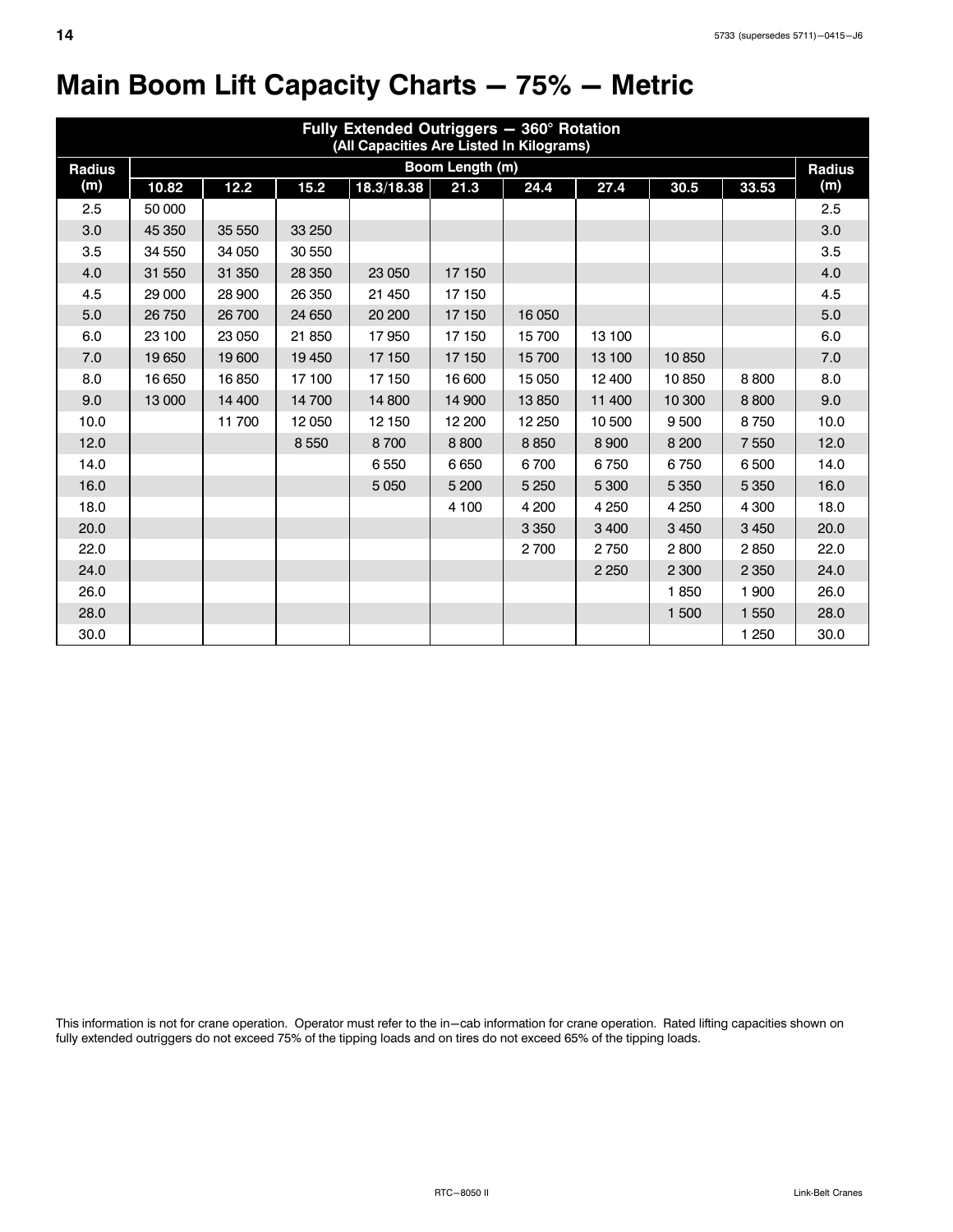<span id="page-18-0"></span>

| On Tires - Stationary - Boom Centered Over Front Between Tire Tracks<br>(All Capacities Are Listed In Kilograms) |         |         |                 |         |         |               |  |  |  |  |  |
|------------------------------------------------------------------------------------------------------------------|---------|---------|-----------------|---------|---------|---------------|--|--|--|--|--|
| <b>Radius</b>                                                                                                    |         |         | Boom Length (m) |         |         | <b>Radius</b> |  |  |  |  |  |
| (m)                                                                                                              | 10.82   | 12.2    | 15.2            | 18.3    | 21.3    | (m)           |  |  |  |  |  |
| 3                                                                                                                | 21 700  |         |                 |         |         | 3             |  |  |  |  |  |
| 3.5                                                                                                              | 19500   | 19 400  |                 |         |         | 3.5           |  |  |  |  |  |
| 4                                                                                                                | 17650   | 17 600  |                 |         |         | 4             |  |  |  |  |  |
| 4.5                                                                                                              | 16 150  | 16 250  | 16 450          |         |         | 4.5           |  |  |  |  |  |
| 5                                                                                                                | 14 800  | 14 950  | 15 150          |         |         | 5             |  |  |  |  |  |
| 6                                                                                                                | 12 650  | 12 750  | 12 950          | 13 100  |         | 6             |  |  |  |  |  |
| $\overline{7}$                                                                                                   | 10 150  | 10 300  | 10 550          | 10 650  | 9 9 0 0 | 7             |  |  |  |  |  |
| 8                                                                                                                | 7 9 0 0 | 8 1 0 0 | 8 3 5 0         | 8 4 5 0 | 8 5 0 0 | 8             |  |  |  |  |  |
| 9                                                                                                                | 6 300   | 6500    | 6750            | 6900    | 6950    | 9             |  |  |  |  |  |
| 10                                                                                                               |         | 5 3 5 0 | 5 600           | 5750    | 5800    | 10            |  |  |  |  |  |
| 12                                                                                                               |         |         | 3950            | 4 100   | 4 200   | 12            |  |  |  |  |  |
| 14                                                                                                               |         |         |                 | 3 0 0 0 | 3 0 5 0 | 14            |  |  |  |  |  |
| 16                                                                                                               |         |         |                 | 2 2 0 0 | 2 3 0 0 | 16            |  |  |  |  |  |
| 18                                                                                                               |         |         |                 |         | 1 700   | 18            |  |  |  |  |  |

| On Tires - Pick & Carry (Creep) - Boom Centered Over Front<br>(All Capacities Are Listed In Kilograms) |         |         |                 |         |         |                |  |  |  |  |  |
|--------------------------------------------------------------------------------------------------------|---------|---------|-----------------|---------|---------|----------------|--|--|--|--|--|
| <b>Radius</b>                                                                                          |         |         | Boom Length (m) |         |         | <b>Radius</b>  |  |  |  |  |  |
| (m)                                                                                                    | 10.82   | 12.2    | 15.2            | 18.3    | 21.3    | (m)            |  |  |  |  |  |
| 3                                                                                                      | 20 250  |         |                 |         |         | 3              |  |  |  |  |  |
| 3.5                                                                                                    | 18 000  | 17950   |                 |         |         | 3.5            |  |  |  |  |  |
| 4                                                                                                      | 16 200  | 16 300  |                 |         |         | 4              |  |  |  |  |  |
| 4.5                                                                                                    | 14 600  | 14 750  | 14 900          |         |         | 4.5            |  |  |  |  |  |
| 5                                                                                                      | 13 250  | 13 400  | 13 550          |         |         | 5              |  |  |  |  |  |
| 6                                                                                                      | 11 050  | 11 200  | 11 400          | 11 500  |         | 6              |  |  |  |  |  |
| 7                                                                                                      | 9 3 5 0 | 9500    | 9700            | 9850    | 9 9 0 0 | $\overline{7}$ |  |  |  |  |  |
| 8                                                                                                      | 7 9 0 0 | 8 1 0 0 | 8 3 5 0         | 8 4 5 0 | 8 500   | 8              |  |  |  |  |  |
| 9                                                                                                      | 6 3 0 0 | 6500    | 6750            | 6900    | 6950    | 9              |  |  |  |  |  |
| 10 <sup>1</sup>                                                                                        |         | 5 3 5 0 | 5 600           | 5750    | 5800    | 10             |  |  |  |  |  |
| 12                                                                                                     |         |         | 3950            | 4 100   | 4 200   | 12             |  |  |  |  |  |
| 14                                                                                                     |         |         |                 | 3 0 0 0 | 3 0 5 0 | 14             |  |  |  |  |  |
| 16                                                                                                     |         |         |                 | 2 2 0 0 | 2 3 0 0 | 16             |  |  |  |  |  |
| 18                                                                                                     |         |         |                 |         | 1 700   | 18             |  |  |  |  |  |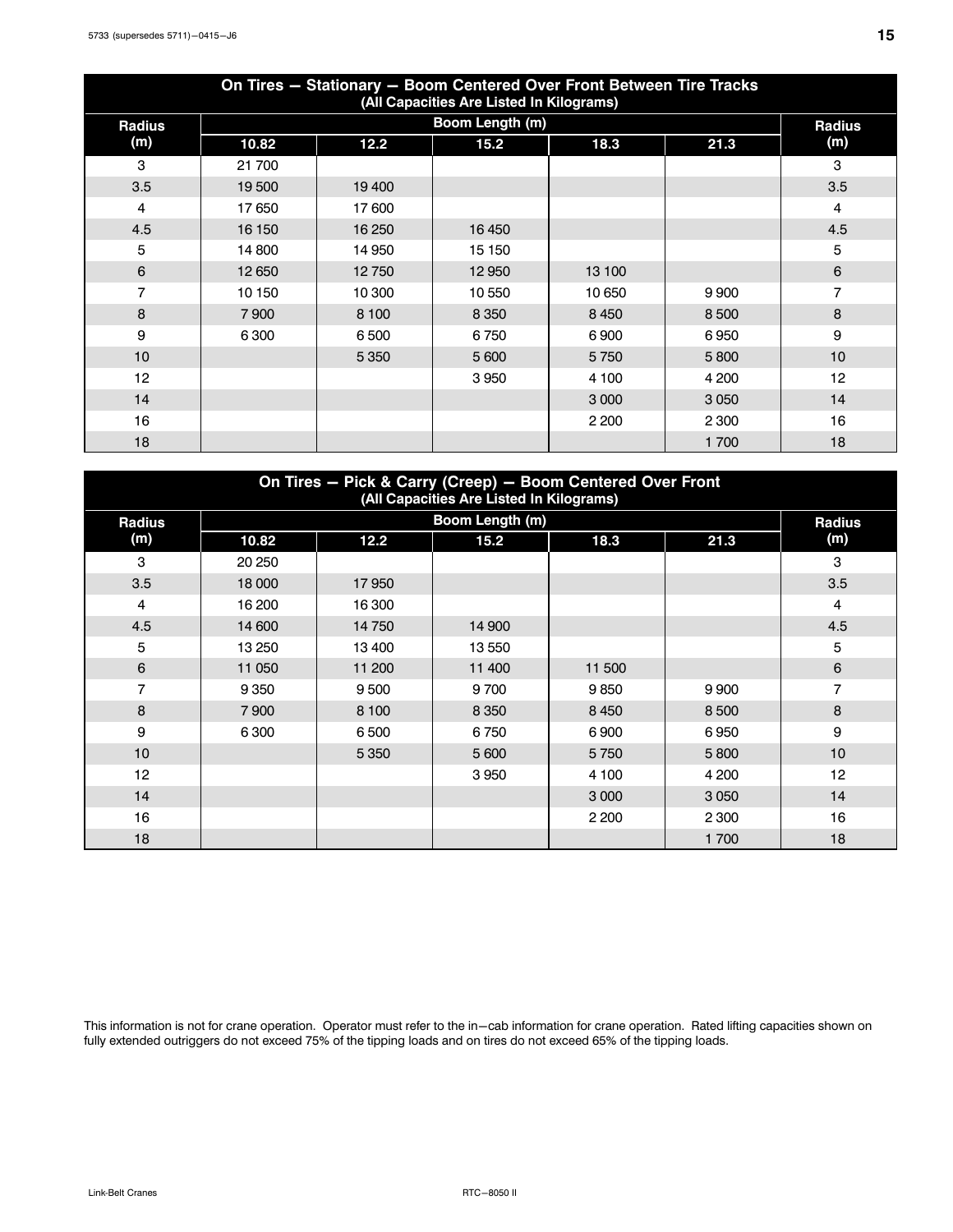<span id="page-19-0"></span>

| On Tires - Stationary - $360^\circ$ Rotation<br>(All Capacities Are Listed In Kilograms) |         |               |         |         |         |     |  |  |  |  |  |  |
|------------------------------------------------------------------------------------------|---------|---------------|---------|---------|---------|-----|--|--|--|--|--|--|
| <b>Radius</b>                                                                            |         | <b>Radius</b> |         |         |         |     |  |  |  |  |  |  |
| (m)                                                                                      | 10.82   | 12.2          | 15.2    | 18.3    | 21.3    | (m) |  |  |  |  |  |  |
| 3                                                                                        | 17 100  |               |         |         |         | 3   |  |  |  |  |  |  |
| 3.5                                                                                      | 14750   | 14 900        |         |         |         | 3.5 |  |  |  |  |  |  |
| 4                                                                                        | 11850   | 12 000        |         |         |         | 4   |  |  |  |  |  |  |
| 4.5                                                                                      | 9 700   | 9850          | 10 050  |         |         | 4.5 |  |  |  |  |  |  |
| 5                                                                                        | 8 1 0 0 | 8 2 5 0       | 8450    |         |         | 5   |  |  |  |  |  |  |
| 6                                                                                        | 5850    | 6 0 0 0       | 6 200   | 6 3 5 0 |         | 6   |  |  |  |  |  |  |
| 7                                                                                        | 4 4 0 0 | 4 5 5 0       | 4 7 5 0 | 4 9 0 0 | 4 9 5 0 | 7   |  |  |  |  |  |  |
| 8                                                                                        | 3 3 0 0 | 3450          | 3700    | 3800    | 3 9 0 0 | 8   |  |  |  |  |  |  |
| 9                                                                                        | 2 500   | 2650          | 2 9 0 0 | 3 0 5 0 | 3 100   | 9   |  |  |  |  |  |  |
| 10 <sup>1</sup>                                                                          |         | 2050          | 2 3 0 0 | 2 4 0 0 | 2 500   | 10  |  |  |  |  |  |  |
| 12                                                                                       |         |               | 1400    | 1 500   | 1 600   | 12  |  |  |  |  |  |  |
| 14                                                                                       |         |               |         |         | 1 000   | 14  |  |  |  |  |  |  |

### **Fly Attachment Lift Capacity Charts - Optional - 75% (Metric)**

|        | Fully Extended Outriggers - 360° Rotation<br>(All Capacities Are Listed In Kilograms) |         |        |                                           |                |                                           |         |                |  |  |  |  |  |  |
|--------|---------------------------------------------------------------------------------------|---------|--------|-------------------------------------------|----------------|-------------------------------------------|---------|----------------|--|--|--|--|--|--|
|        | 33.53m Main Boom Length<br>2° Fly Offset                                              |         |        | 33.53m Main Boom Length<br>20° Fly Offset |                | 33.53m Main Boom Length<br>40° Fly Offset |         |                |  |  |  |  |  |  |
| Radius | Fly Length (m)                                                                        |         | Radius |                                           | Fly Length (m) | Radius                                    |         | Fly Length (m) |  |  |  |  |  |  |
| (m)    | 8.69                                                                                  | 15.54   | (m)    | 8.69                                      | 15.54          | (m)                                       | 8.69    | 15.54          |  |  |  |  |  |  |
| 12     | 4 2 5 0                                                                               |         | 14     | 4 2 5 0                                   |                | 16                                        | 3 3 5 0 |                |  |  |  |  |  |  |
| 14     | 4 2 5 0                                                                               | 2800    | 16     | 4 0 0 0                                   |                | 18                                        | 3 2 5 0 |                |  |  |  |  |  |  |
| 16     | 4 2 5 0                                                                               | 2800    | 18     | 3600                                      | 2 2 0 0        | 20                                        | 3 100   |                |  |  |  |  |  |  |
| 18     | 3 9 0 0                                                                               | 2800    | 20     | 3 3 0 0                                   | 2 100          | 22                                        | 2850    | 1 600          |  |  |  |  |  |  |
| 20     | 3550                                                                                  | 2 700   | 22     | 3 0 0 0                                   | 1950           | 24                                        | 2650    | 1 550          |  |  |  |  |  |  |
| 22     | 3 0 5 0                                                                               | 2 5 0 0 | 24     | 2750                                      | 1850           | 26                                        | 2 4 0 0 | 500            |  |  |  |  |  |  |
| 24     | 2 5 5 0                                                                               | 2 2 5 0 | 26     | 2 3 0 0                                   | 1800           | 28                                        | 2000    | 1450           |  |  |  |  |  |  |
| 26     | 2 100                                                                                 | 2050    | 28     | 1 900                                     | 1 700          | 30                                        | 1 650   | 1 400          |  |  |  |  |  |  |
| 28     | 1750                                                                                  | 1 900   | 30     | 1550                                      | 1650           | 32                                        | 1 350   | 1400           |  |  |  |  |  |  |
| 30     | 1 450                                                                                 | 1 650   | 32     | 1 250                                     | 1 500          | 34                                        | 1 0 5 0 | 1 350          |  |  |  |  |  |  |
| 32     | 1 1 5 0                                                                               | 1 350   | 34     | 1 000                                     | 1 300          | 36                                        |         | 1 200          |  |  |  |  |  |  |
| 34     | 950                                                                                   | 1 1 5 0 | 36     | 800                                       | 1 100          | 38                                        |         | 950            |  |  |  |  |  |  |
| 36     |                                                                                       | 950     | 38     |                                           | 900            | 40                                        |         | 750            |  |  |  |  |  |  |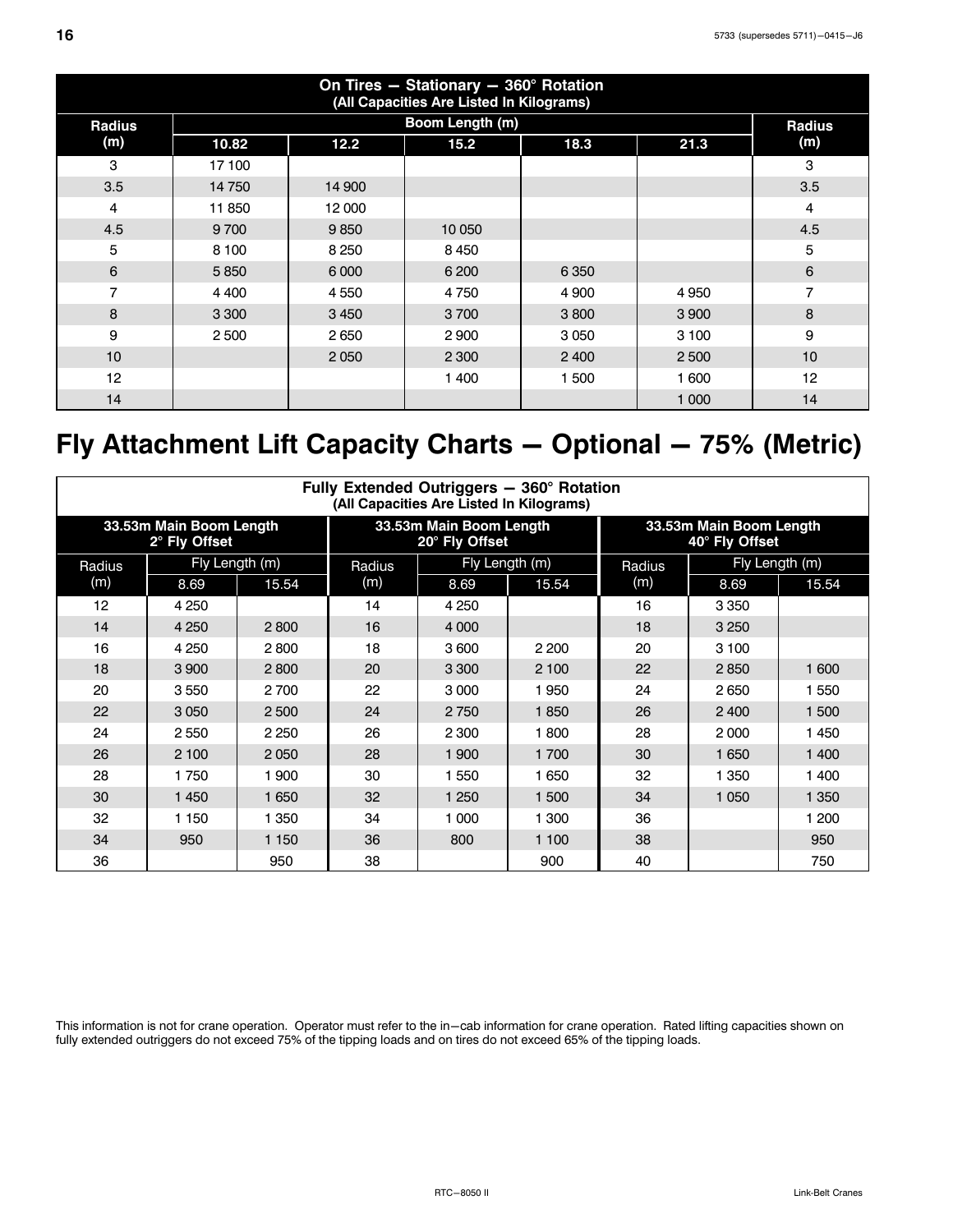# <span id="page-20-0"></span>**Main Boom Lift Capacity Charts - 85% - Metric**

| Fully Extended Outriggers - 360° Rotation<br>(All Capacities Are Listed In Kilograms) |        |        |        |         |                 |         |         |         |         |         |                |  |
|---------------------------------------------------------------------------------------|--------|--------|--------|---------|-----------------|---------|---------|---------|---------|---------|----------------|--|
| <b>Radius</b>                                                                         |        |        |        |         | Boom Length (m) |         |         |         |         |         | <b>Radius</b>  |  |
| (m)                                                                                   | 10.82  | 12.2   | 15.2   | 18.3    | 18.38           | 21.3    | 24.4    | 27.4    | 30.5    | 33.53   | (m)            |  |
| 2.5                                                                                   | 50 000 |        |        |         |                 |         |         |         |         |         | 2.5            |  |
| 3                                                                                     | 45 350 | 35 550 | 33 250 |         |                 |         |         |         |         |         | 3              |  |
| 3.5                                                                                   | 34 550 | 34 050 | 30 550 |         |                 |         |         |         |         |         | 3.5            |  |
| $\overline{4}$                                                                        | 31 550 | 31 400 | 28 350 | 17 150  | 23 050          | 17 150  |         |         |         |         | $\overline{4}$ |  |
| 4.5                                                                                   | 29 000 | 28 900 | 26 400 | 17 150  | 21 500          | 17 150  |         |         |         |         | 4.5            |  |
| 5                                                                                     | 26 750 | 26 700 | 24 650 | 17 150  | 20 200          | 17 150  | 16 0 50 |         |         |         | $\overline{5}$ |  |
| 6                                                                                     | 23 100 | 23 050 | 21 850 | 17 150  | 17950           | 17 150  | 15700   | 13 100  |         |         | 6              |  |
| $\overline{7}$                                                                        | 19650  | 19600  | 19 400 | 17 150  | 16 150          | 17 150  | 15700   | 13 100  | 10850   |         | $\overline{7}$ |  |
| 8                                                                                     | 16 650 | 16850  | 17 100 | 17 150  | 14 500          | 16 600  | 15 100  | 12 400  | 10850   | 8800    | 8              |  |
| 9                                                                                     | 13 000 | 14 500 | 14 800 | 14 950  | 13 200          | 15 0 50 | 13 900  | 11 400  | 10 300  | 8800    | 9              |  |
| 10                                                                                    |        | 12 600 | 12 900 | 13 100  | 12 100          | 13 200  | 12 950  | 10 550  | 9550    | 8750    | 10             |  |
| 12                                                                                    |        |        | 9700   | 9 9 0 0 | 8850            | 10 000  | 10 050  | 9 100   | 8 200   | 7550    | 12             |  |
| 14                                                                                    |        |        |        | 7450    | 6450            | 7550    | 7600    | 7650    | 7 100   | 6500    | 14             |  |
| 16                                                                                    |        |        |        | 5750    | 4 800           | 5 9 0 0 | 5950    | 6 0 0 0 | 6 0 0 0 | 5750    | 16             |  |
| 18                                                                                    |        |        |        |         |                 | 4650    | 4750    | 4800    | 4850    | 4850    | 18             |  |
| 20                                                                                    |        |        |        |         |                 |         | 3800    | 3 9 0 0 | 3 9 0 0 | 3950    | 20             |  |
| 22                                                                                    |        |        |        |         |                 |         | 3 100   | 3 1 5 0 | 3 200   | 3 200   | 22             |  |
| 24                                                                                    |        |        |        |         |                 |         |         | 2 5 5 0 | 2600    | 2650    | 24             |  |
| 26                                                                                    |        |        |        |         |                 |         |         |         | 2 100   | 2 1 5 0 | 26             |  |
| 28                                                                                    |        |        |        |         |                 |         |         |         | 1700    | 1750    | 28             |  |
| 30                                                                                    |        |        |        |         |                 |         |         |         |         | 1 400   | 30             |  |
| 32                                                                                    |        |        |        |         |                 |         |         |         |         |         | 32             |  |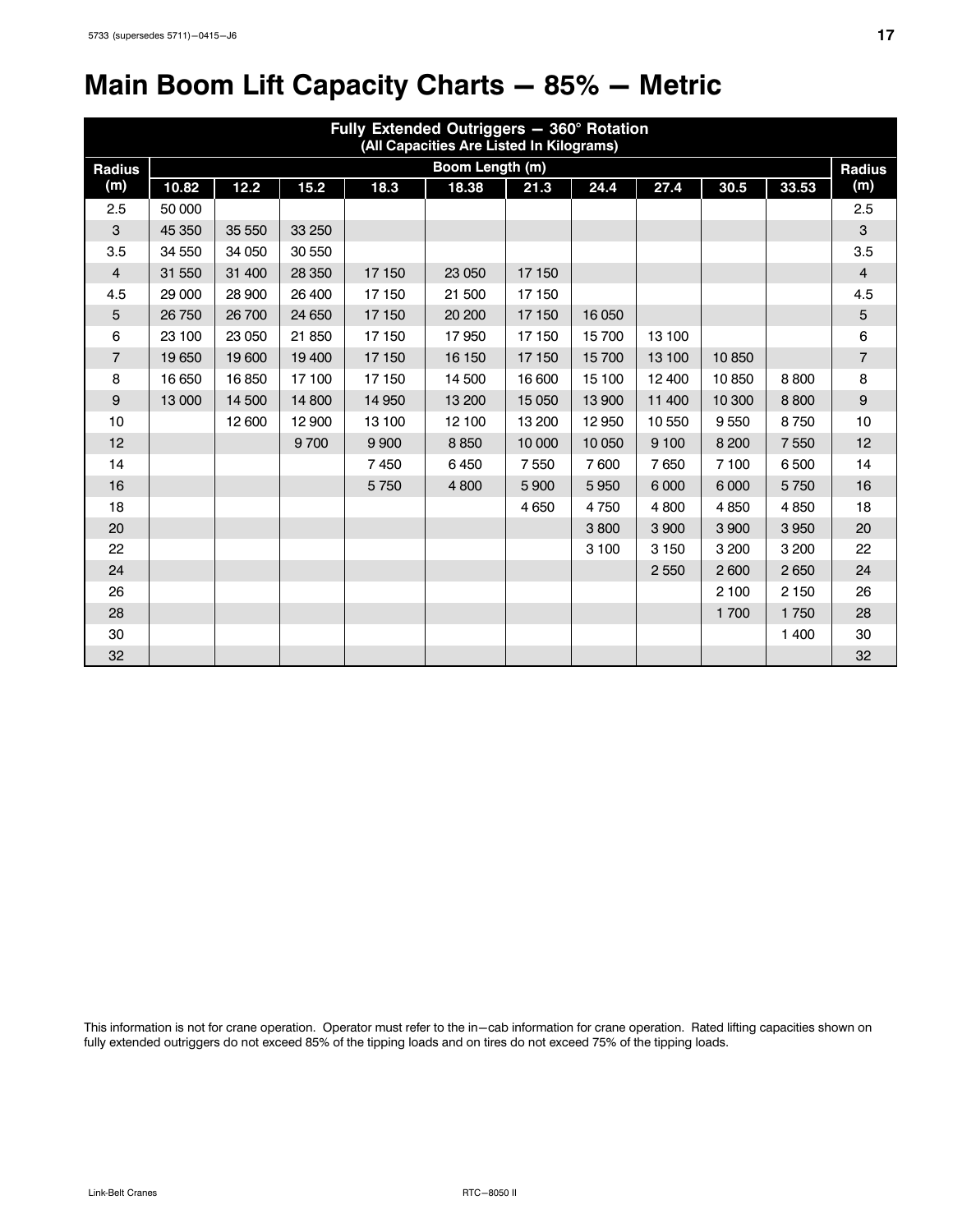<span id="page-21-0"></span>

| On Tires - Stationary - Boom Centered Over Front Between Tire Tracks<br>(All Capacities Are Listed In Kilograms) |                 |         |         |         |         |         |     |  |  |  |  |  |
|------------------------------------------------------------------------------------------------------------------|-----------------|---------|---------|---------|---------|---------|-----|--|--|--|--|--|
| <b>Radius</b>                                                                                                    | Boom Length (m) |         |         |         |         |         |     |  |  |  |  |  |
| (m)                                                                                                              | 10.82           | 12.2    | 15.2    | 18.3    | 18.38   | 21.3    | (m) |  |  |  |  |  |
| 3                                                                                                                | 21 700          |         |         |         |         |         | 3   |  |  |  |  |  |
| 3.5                                                                                                              | 19 500          | 19 400  |         |         |         |         | 3.5 |  |  |  |  |  |
| 4                                                                                                                | 17650           | 17 550  |         |         |         |         | 4   |  |  |  |  |  |
| 4.5                                                                                                              | 16 150          | 16 250  | 16 450  |         |         |         | 4.5 |  |  |  |  |  |
| 5                                                                                                                | 14 800          | 14 950  | 15 100  |         |         |         | 5   |  |  |  |  |  |
| 6                                                                                                                | 12 650          | 12750   | 12 950  | 13 100  | 12 3 50 |         | 6   |  |  |  |  |  |
| $\overline{7}$                                                                                                   | 10 900          | 11 100  | 11 300  | 11 400  | 10 650  | 11 500  | 7   |  |  |  |  |  |
| 8                                                                                                                | 9 1 5 0         | 9 3 5 0 | 9600    | 9750    | 8800    | 9800    | 8   |  |  |  |  |  |
| 9                                                                                                                | 7 300           | 7 500   | 7800    | 7950    | 7050    | 8 0 0 0 | 9   |  |  |  |  |  |
| 10                                                                                                               |                 | 6 1 5 0 | 6450    | 6 600   | 5750    | 6700    | 10  |  |  |  |  |  |
| 12                                                                                                               |                 |         | 4 5 5 0 | 4 700   | 3 9 0 0 | 4850    | 12  |  |  |  |  |  |
| 14                                                                                                               |                 |         |         | 3 4 5 0 | 2650    | 3550    | 14  |  |  |  |  |  |
| 16                                                                                                               |                 |         |         | 2 5 5 0 | 1750    | 2650    | 16  |  |  |  |  |  |
| 18                                                                                                               |                 |         |         |         |         | 1950    | 18  |  |  |  |  |  |

| On Tires - Pick & Carry (Creep) - Boom Centered Over Front<br>(All Capacities Are Listed In Kilograms) |         |                        |         |         |         |         |                |  |  |  |  |  |
|--------------------------------------------------------------------------------------------------------|---------|------------------------|---------|---------|---------|---------|----------------|--|--|--|--|--|
| <b>Radius</b>                                                                                          |         | <b>Boom Length (m)</b> |         |         |         |         |                |  |  |  |  |  |
| (m)                                                                                                    | 10.82   | 12.2                   | 15.2    | 18.3    | 18.38   | 21.3    | (m)            |  |  |  |  |  |
| 3                                                                                                      | 20 250  |                        |         |         |         |         | 3              |  |  |  |  |  |
| 3.5                                                                                                    | 18 000  | 17950                  |         |         |         |         | 3.5            |  |  |  |  |  |
| 4                                                                                                      | 16 200  | 16 300                 |         |         |         |         | 4              |  |  |  |  |  |
| 4.5                                                                                                    | 14 600  | 14750                  | 14 900  |         |         |         | 4.5            |  |  |  |  |  |
| 5                                                                                                      | 13 250  | 13 400                 | 13 550  |         |         |         | 5              |  |  |  |  |  |
| 6                                                                                                      | 11 050  | 11 200                 | 11 400  | 11 500  | 10 800  |         | 6              |  |  |  |  |  |
| $\overline{7}$                                                                                         | 9 3 5 0 | 9 500                  | 9700    | 9850    | 9 100   | 9 9 0 0 | $\overline{7}$ |  |  |  |  |  |
| 8                                                                                                      | 7950    | 8 100                  | 8 3 5 0 | 8 4 5 0 | 7750    | 8550    | 8              |  |  |  |  |  |
| 9                                                                                                      | 6800    | 7 0 0 0                | 7 200   | 7 3 5 0 | 6600    | 7450    | 9              |  |  |  |  |  |
| 10                                                                                                     |         | 6050                   | 6 3 0 0 | 6450    | 5700    | 6 500   | 10             |  |  |  |  |  |
| 12                                                                                                     |         |                        | 4 5 5 0 | 4 700   | 3 9 0 0 | 4850    | 12             |  |  |  |  |  |
| 14                                                                                                     |         |                        |         | 3 4 5 0 | 2650    | 3550    | 14             |  |  |  |  |  |
| 16                                                                                                     |         |                        |         | 2 5 5 0 | 1750    | 2650    | 16             |  |  |  |  |  |
| 18                                                                                                     |         |                        |         |         |         | 1950    | 18             |  |  |  |  |  |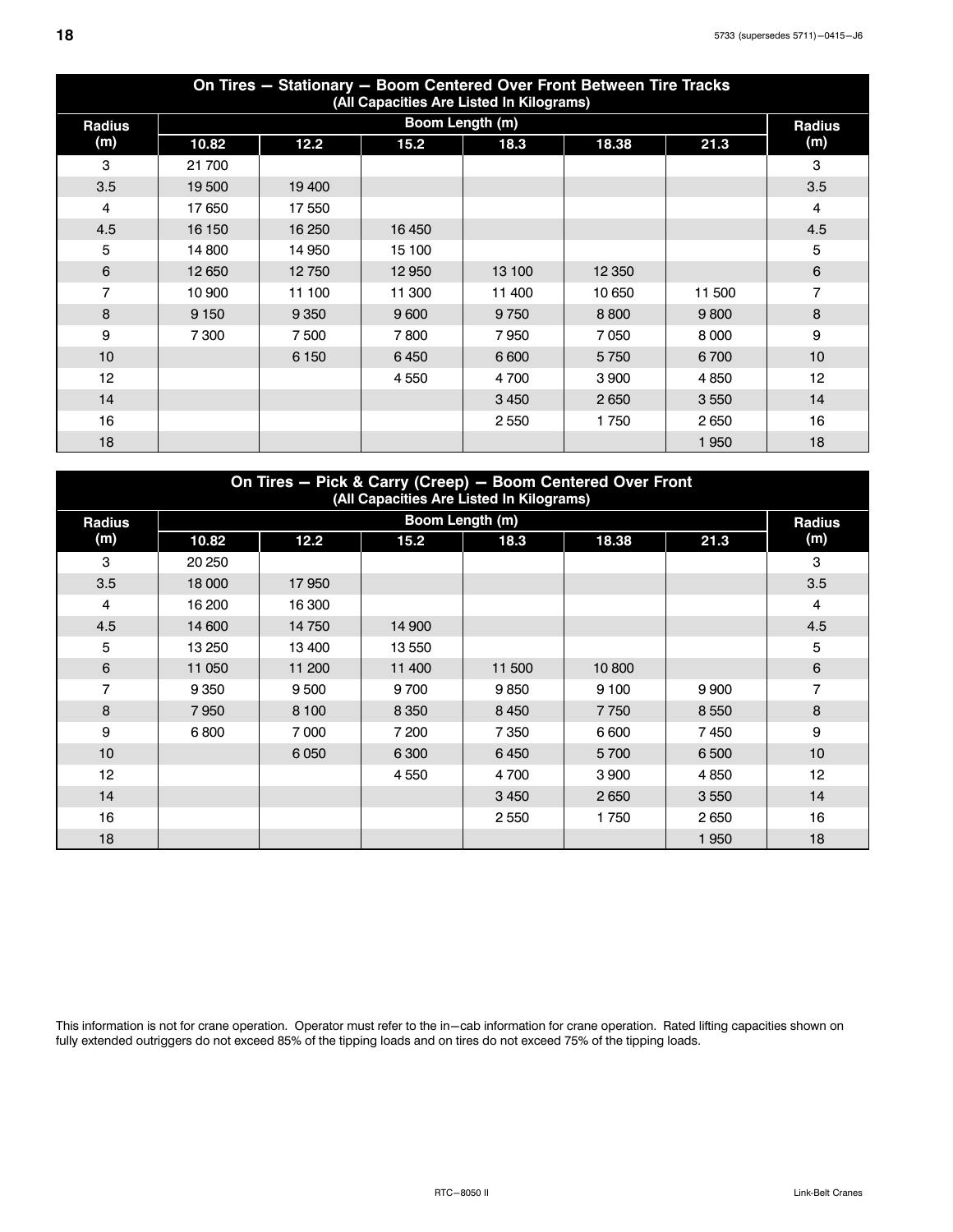<span id="page-22-0"></span>

| On Tires $-$ Stationary $-$ 360 $\degree$ Rotation<br>(All Capacities Are Listed In Kilograms) |                 |         |         |         |         |         |                |  |  |  |  |  |
|------------------------------------------------------------------------------------------------|-----------------|---------|---------|---------|---------|---------|----------------|--|--|--|--|--|
| <b>Radius</b>                                                                                  | Boom Length (m) |         |         |         |         |         |                |  |  |  |  |  |
| (m)                                                                                            | 10.82           | 12.2    | 15.2    | 18.3    | 18.38   | 21.3    | (m)            |  |  |  |  |  |
| 3                                                                                              | 17 100          |         |         |         |         |         | 3              |  |  |  |  |  |
| 3.5                                                                                            | 14750           | 14 900  |         |         |         |         | 3.5            |  |  |  |  |  |
| 4                                                                                              | 12850           | 13 000  |         |         |         |         | 4              |  |  |  |  |  |
| 4.5                                                                                            | 11 200          | 11 350  | 11 600  |         |         |         | 4.5            |  |  |  |  |  |
| 5                                                                                              | 9 3 5 0         | 9500    | 9750    |         |         |         | 5              |  |  |  |  |  |
| 6                                                                                              | 6750            | 6900    | 7 200   | 7 300   | 6450    |         | 6              |  |  |  |  |  |
| $\overline{7}$                                                                                 | 5050            | 5 2 5 0 | 5 500   | 5 6 5 0 | 4 8 0 0 | 5750    | $\overline{7}$ |  |  |  |  |  |
| 8                                                                                              | 3850            | 4 0 0 0 | 4 2 5 0 | 4 4 0 0 | 3600    | 4 500   | 8              |  |  |  |  |  |
| 9                                                                                              | 2 9 0 0         | 3 100   | 3 3 5 0 | 3500    | 2 700   | 3600    | 9              |  |  |  |  |  |
| 10                                                                                             |                 | 2 3 5 0 | 2650    | 2800    | 2050    | 2 9 0 0 | 10             |  |  |  |  |  |
| 12                                                                                             |                 |         | 1 600   | 1750    |         | 1850    | 12             |  |  |  |  |  |
| 14                                                                                             |                 |         |         |         |         | 1 1 5 0 | 14             |  |  |  |  |  |

### **Fly Attachment Lift Capacity Charts - Optional - 85% (Metric)**

| Fully Extended Outriggers - 360° Rotation<br>(All Capacities Are Listed In Kilograms) |                  |         |                                           |                |         |                                           |                |         |
|---------------------------------------------------------------------------------------|------------------|---------|-------------------------------------------|----------------|---------|-------------------------------------------|----------------|---------|
| 33.53m Main Boom Length<br>2° Fly Offset                                              |                  |         | 33.53m Main Boom Length<br>20° Fly Offset |                |         | 33.53m Main Boom Length<br>40° Fly Offset |                |         |
| Radius                                                                                | Fly Length $(m)$ |         | Radius                                    | Fly Length (m) |         | Radius                                    | Fly Length (m) |         |
| (m)                                                                                   | 8.69             | 15.54   | (m)                                       | 8.69           | 15.54   | (m)                                       | 8.69           | 15.54   |
| 12                                                                                    | 4 2 5 0          |         | 12                                        |                |         | 12                                        |                |         |
| 14                                                                                    | 4 2 5 0          | 2800    | 14                                        | 4 3 0 0        |         | 14                                        |                |         |
| 16                                                                                    | 4 2 5 0          | 2800    | 16                                        | 4 0 0 0        |         | 16                                        | 3 3 5 0        |         |
| 18                                                                                    | 3 9 0 0          | 2800    | 18                                        | 3600           | 2 2 0 0 | 18                                        | 3 2 5 0        |         |
| 20                                                                                    | 3550             | 2 700   | 20                                        | 3 3 0 0        | 2 100   | 20                                        | 3 100          |         |
| 22                                                                                    | 3 2 5 0          | 2 5 0 0 | 22                                        | 3 0 0 0        | 1950    | 22                                        | 2850           | 1 600   |
| 24                                                                                    | 2 9 0 0          | 2 2 5 0 | 24                                        | 2800           | 1850    | 24                                        | 2650           | 1 550   |
| 26                                                                                    | 2 4 0 0          | 2 100   | 26                                        | 2600           | 1800    | 26                                        | 2 500          | 1 500   |
| 28                                                                                    | 2000             | 1 900   | 28                                        | 2 1 5 0        | 1 700   | 28                                        | 2 2 5 0        | 1 450   |
| 30                                                                                    | 1650             | 1750    | 30                                        | 1800           | 1 650   | 30                                        | 1850           | 1 400   |
| 32                                                                                    | 1 350            | 1 550   | 32                                        | 1 450          | 1 500   | 32                                        | 1 500          | 1 400   |
| 34                                                                                    | 1 100            | 1 300   | 34                                        | 1 1 5 0        | 1 400   | 34                                        | 1 200          | 1 3 5 0 |
| 36                                                                                    | 850              | 1 0 5 0 | 36                                        | 900            | 1 2 5 0 | 36                                        |                | 1 300   |
| 38                                                                                    |                  | 850     | 38                                        |                | 1 0 0 0 | 38                                        |                | 1 100   |
| 40                                                                                    |                  |         | 40                                        |                | 800     | 40                                        |                | 850     |